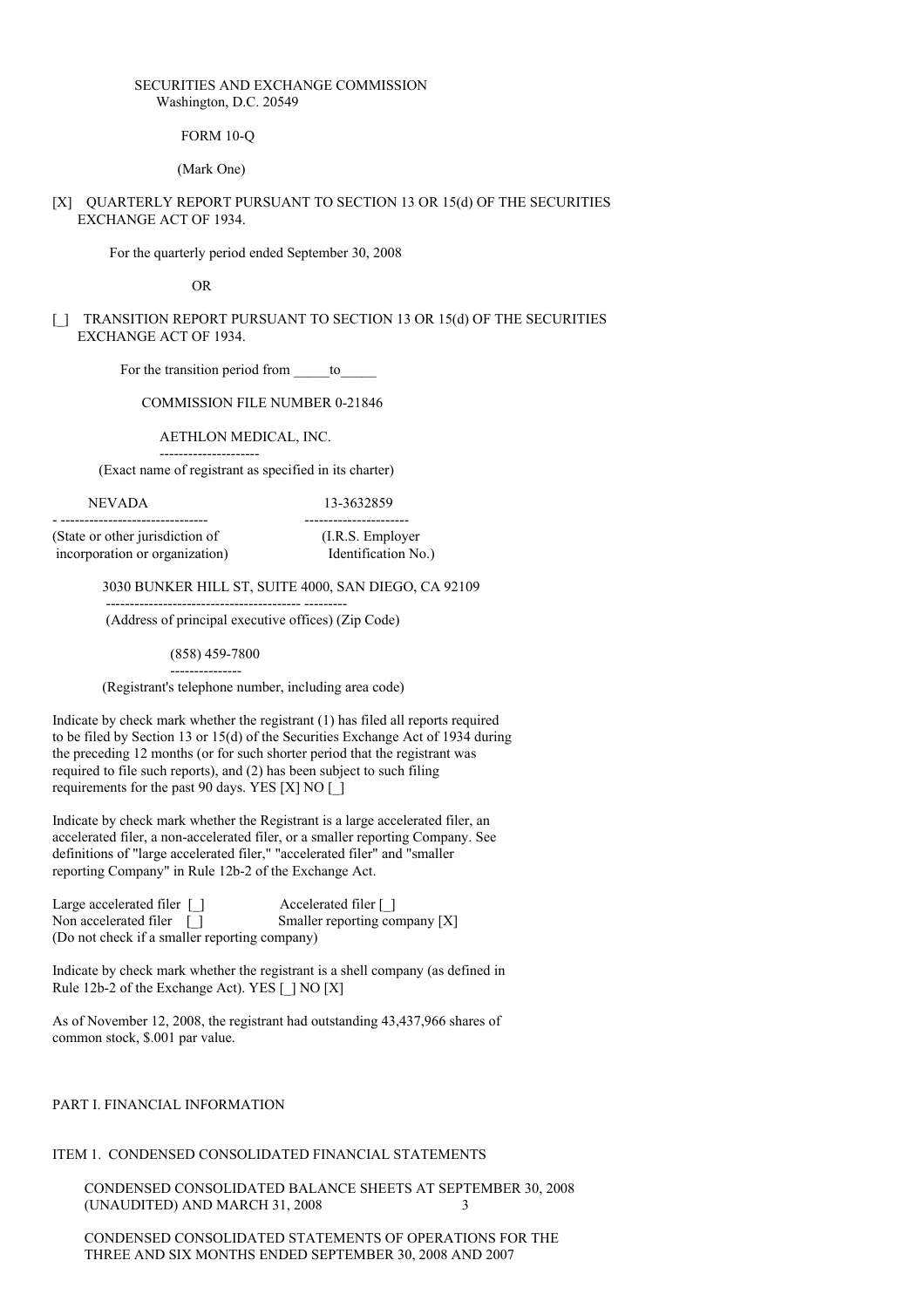AND FOR THE PERIOD JANUARY 31, 1984 (INCEPTION) THROUGH SEPTEMBER 30, 2008 (UNAUDITED) 4

CONDENSED CONSOLIDATED STATEMENTS OF CASH FLOWS FOR THE SIX MONTHS ENDED SEPTEMBER 30, 2008 AND 2007 AND FOR THE PERIOD JANUARY 31, 1984 (INCEPTION) THROUGH SEPTEMBER 30, 2008 (UNAUDITED) 5

NOTES TO CONDENSED CONSOLIDATED FINANCIAL STATEMENTS  $7$ 

| ITEM 2.  MANAGEMENT'S DISCUSSION AND ANALYSIS OR PLAN OF OPERATION |  |
|--------------------------------------------------------------------|--|
|                                                                    |  |

ITEM 3. QUANTITATIVE AND QUALITATIVE DISCLOSURES ABOUT MARKET RISK 21

- ITEM 4T. CONTROLS AND PROCEDURES 21
- PART II. OTHER INFORMATION 22
- ITEM 1. LEGAL PROCEEDINGS 22
- ITEM 1A. RISK FACTORS 22

ITEM 2. UNREGISTERED SALES OF EQUITY SECURITIES AND USE OF PROCEEDS 22

- ITEM 3. DEFAULTS UPON SENIOR SECURITIES 22
- ITEM 4. SUBMISSION OF MATTERS TO A VOTE OF SECURITY HOLDERS 22
- ITEM 5. OTHER INFORMATION 22
- ITEM 6. EXHIBITS 23

2

## PART I. FINANCIAL INFORMATION

ITEM 1. CONDENSED CONSOLIDATED FINANCIAL STATEMENTS <TABLE> <CAPTION>  $\langle S \rangle$   $\langle C \rangle$ 

#### AETHLON MEDICAL, INC. (A Development Stage Company) CONDENSED CONSOLIDATED BALANCE SHEETS

|                                           | September 30, March 31,<br>2008 2008 |                |                 |
|-------------------------------------------|--------------------------------------|----------------|-----------------|
|                                           | (Unaudited)                          |                |                 |
| <b>ASSETS</b>                             |                                      |                |                 |
| Current assets                            |                                      |                |                 |
| Cash                                      | \$<br>$-$ \$ 254,691                 |                |                 |
| Deferred financing costs                  |                                      | 33,223 71,139  |                 |
| Prepaid expenses and other current assets |                                      | 3,600          | 3,600           |
| Total current assets                      |                                      | 36,823 329,430 |                 |
| Property and equipment, net               |                                      |                | 4,075 8,313     |
| Patents and patents pending, net          |                                      |                | 142,273 137,162 |
| Other assets                              | 13,200 13,200                        |                |                 |
| Total assets                              | \$<br>196,371 \$ 488,105             | -----------    |                 |

### LIABILITIES AND STOCKHOLDERS' DEFICIT

| Current Liabilities                      |                      |  |
|------------------------------------------|----------------------|--|
| Accounts payable and accrued liabilities |                      |  |
| Due to related parties                   | 949.063<br>598.753   |  |
| Notes payable, net of discounts          | 633.611<br>1.055.277 |  |

============ ============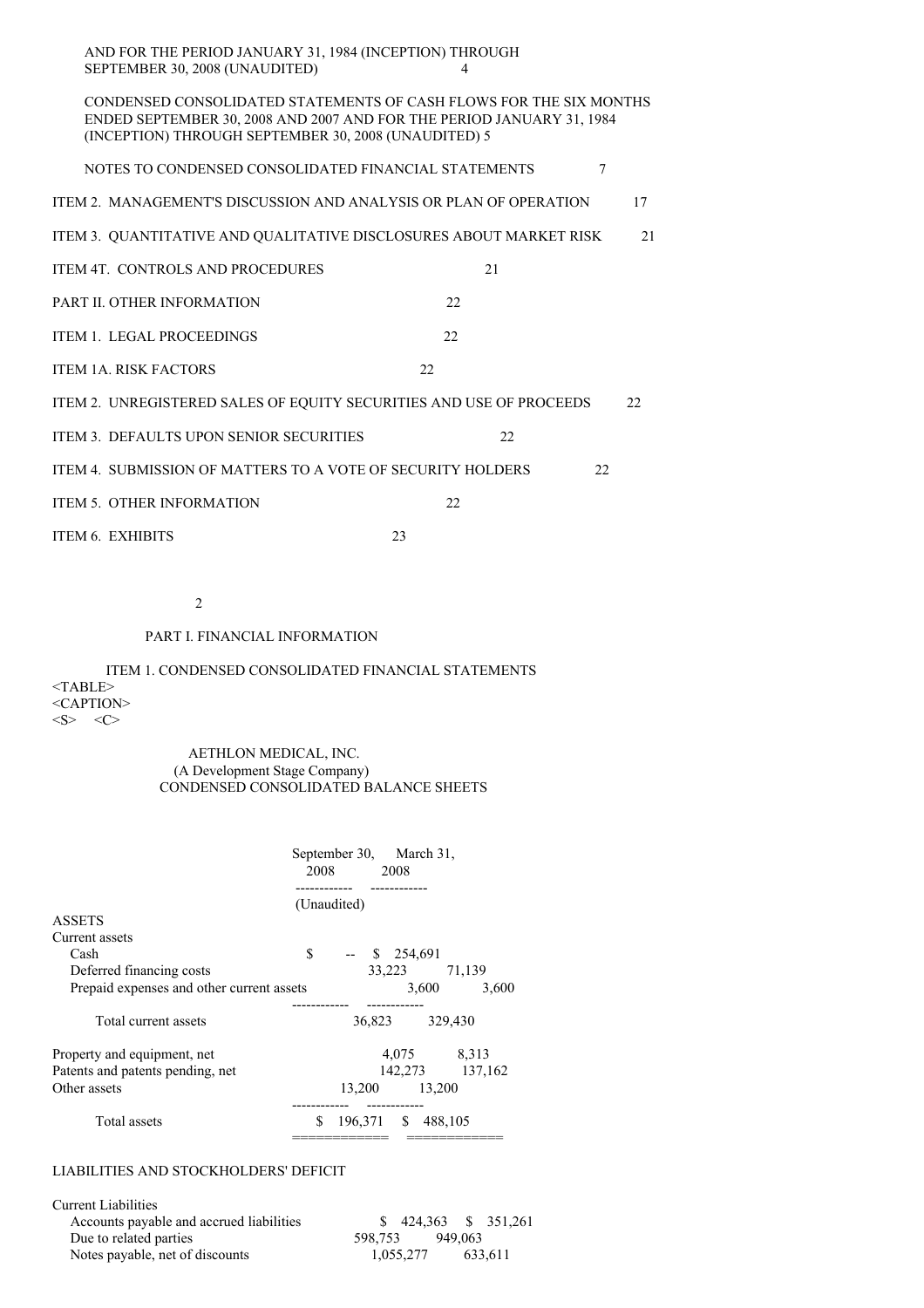| Convertible notes payable, net of discounts                       |                             | 875,898 152,530       |                               |
|-------------------------------------------------------------------|-----------------------------|-----------------------|-------------------------------|
| Warrant obligation                                                |                             | 369,128 633,095       |                               |
| Other current liabilities                                         |                             | 870,923 1,090,809     |                               |
| Total current liabilities                                         |                             | 4,194,342 3,810,369   |                               |
| <b>Commitments and Contingencies</b>                              |                             |                       |                               |
| Stockholders' Deficit                                             |                             |                       |                               |
| Common stock, par value \$0.001 per share;                        |                             |                       |                               |
| 100,000,000 shares authorized;                                    |                             |                       |                               |
| 42,416,568 and 38,991,151 shares issued                           |                             |                       |                               |
| and outstanding as of September 30, 2008 and                      |                             |                       |                               |
| March 31, 2008, respectively                                      |                             | 42,418 38,992         |                               |
| Additional paid-in capital                                        |                             | 30,998,502 28,866,000 |                               |
| Deficit accumulated during development stage                      |                             |                       | $(35,038,891)$ $(32,227,256)$ |
|                                                                   | $(3,997,971)$ $(3,322,264)$ |                       |                               |
| Total liabilities and stockholders' deficit \$ 196,371 \$ 488,105 |                             |                       |                               |
|                                                                   |                             |                       |                               |

The accompanying notes are an integral part of these unaudited condensed consolidated financial statements.

3

AETHLON MEDICAL, INC. (A Development Stage Company) CONDENSED CONSOLIDATED STATEMENTS OF OPERATIONS For the Three and Six Months Ended September 30, 2008 and 2007 and For the Period January 31, 1984 (Inception) Through September 30, 2008 (Unaudited)

|                                                                                                                   | January 31, 1984<br>Three Months Three Months Six Months Six Months<br>(Inception)<br>Ended Ended Ended<br>Ended<br>through<br>September 30, September 30, September 30, September 30,<br>September 30,<br>2008 2007 2008 2007 2008                                 |
|-------------------------------------------------------------------------------------------------------------------|---------------------------------------------------------------------------------------------------------------------------------------------------------------------------------------------------------------------------------------------------------------------|
| <b>REVENUES</b>                                                                                                   |                                                                                                                                                                                                                                                                     |
|                                                                                                                   | Grant income \$ - \$ -- \$ -- \$ -- \$ 1,424,012<br>Subcontract income<br>Sale of research and development<br>T3,746<br>Sale of research and development<br>T3,746<br>T3,746<br>T3,746<br>T3,810                                                                    |
|                                                                                                                   | $    1,533,568$                                                                                                                                                                                                                                                     |
| <b>EXPENSES</b>                                                                                                   |                                                                                                                                                                                                                                                                     |
| Impairment                                                                                                        | Professional Fees 282,325 253,671 442,600 441,076 7,386,269<br>Payroll and related 302,814 300,590 655,577 821,776 10,154,724<br>General and administrative 147,520 135,767 258,141 298,449 5,708,338<br>$     1,313,253$<br>------------  -----------  ----------- |
|                                                                                                                   | 732,659 690,028 1,356,318 1,561,301 24,562,584                                                                                                                                                                                                                      |
|                                                                                                                   | OPERATING LOSS (732,659) (690,028) (1,356,318) (1,561,301) (23,029,016)                                                                                                                                                                                             |
| OTHER EXPENSE (INCOME)<br>Loss on extinguishment of debt<br>Loss on settlement of accrued<br>interest and damages | $      1,763,867$<br>607,908 -- 607,908 -- 607,908<br>Change in fair value of<br>warrant obligation (76,275) (492,250) (263,967) (914,025) 1,571,554<br>Interest and other debt expenses 551,042 75,107 1,113,890 125,726 7,695,797                                 |
|                                                                                                                   | Interest income $(2,514)$ -- $(2,514)$ -- $(19,929)$                                                                                                                                                                                                                |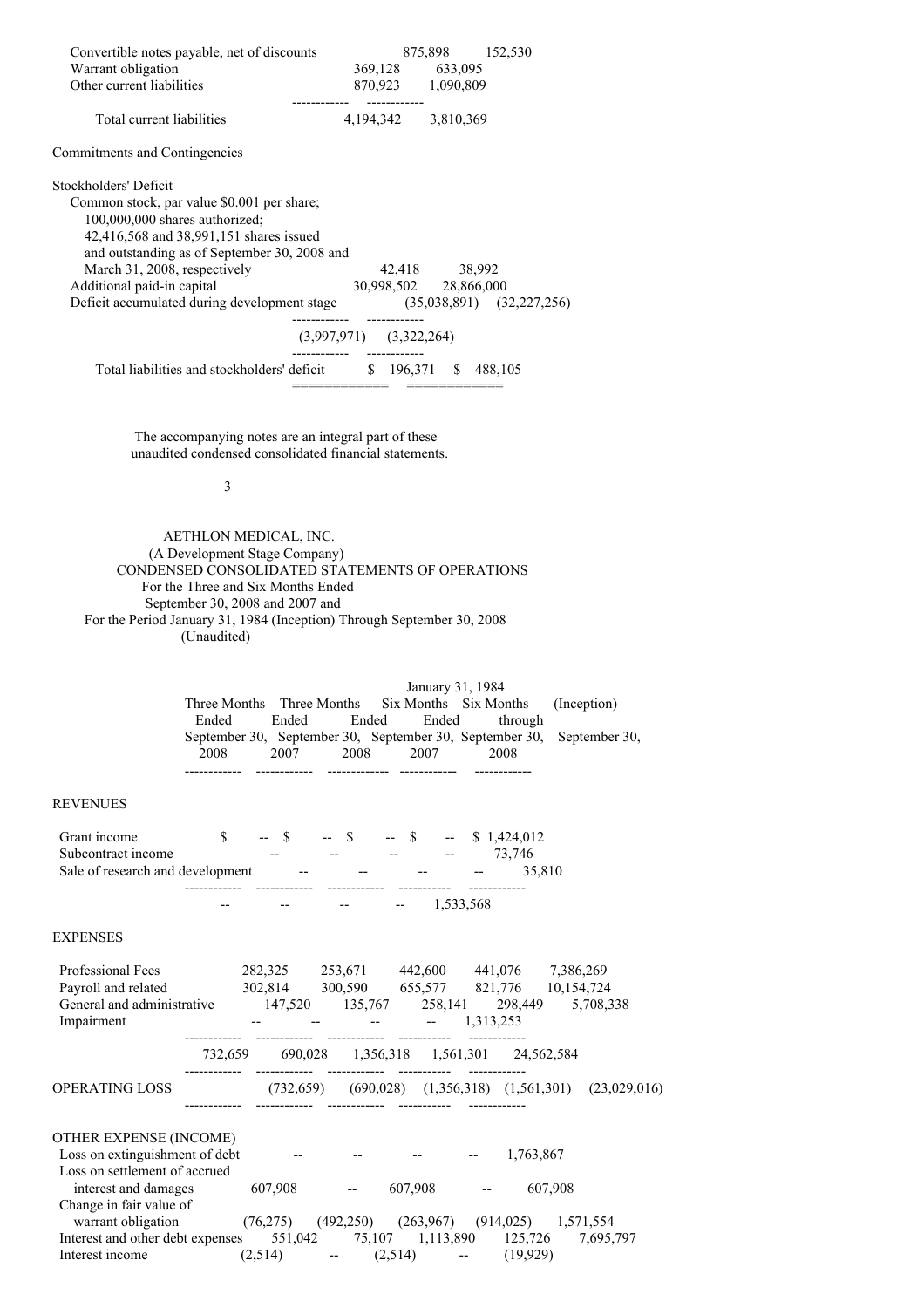| Other                                                                                                                 |                                                                                                             | -- (17,833) -- 18,249 390,678                                                  |                                                                                                                                                                                                                                                                                                                                                                                              |                                                           |                                     |  |
|-----------------------------------------------------------------------------------------------------------------------|-------------------------------------------------------------------------------------------------------------|--------------------------------------------------------------------------------|----------------------------------------------------------------------------------------------------------------------------------------------------------------------------------------------------------------------------------------------------------------------------------------------------------------------------------------------------------------------------------------------|-----------------------------------------------------------|-------------------------------------|--|
|                                                                                                                       | 1,080,161 (434,976) 1,455,317 (770,050) 12,009,875                                                          |                                                                                |                                                                                                                                                                                                                                                                                                                                                                                              |                                                           |                                     |  |
| NET LOSS                                                                                                              |                                                                                                             | $(1,812,820)$ \$ $(255,052)$ \$ $(2,811,635)$ \$ $(791,251)$ \$ $(35,038,891)$ |                                                                                                                                                                                                                                                                                                                                                                                              |                                                           |                                     |  |
| BASIC AND DILUTED LOSS PER<br><b>COMMON SHARE</b>                                                                     | $\frac{\$}{\$}$ (0.04) \ \ (0.01) \ \ (0.07) \ \ (0.02)                                                     |                                                                                |                                                                                                                                                                                                                                                                                                                                                                                              |                                                           |                                     |  |
| WEIGHTED AVERAGE NUMBER OF COMMON<br>SHARES OUTSTANDING-BASIC AND DILUTED 41,318,195 32,997,498 40,476,073 32,489,949 |                                                                                                             |                                                                                |                                                                                                                                                                                                                                                                                                                                                                                              |                                                           |                                     |  |
|                                                                                                                       |                                                                                                             |                                                                                |                                                                                                                                                                                                                                                                                                                                                                                              |                                                           |                                     |  |
|                                                                                                                       |                                                                                                             |                                                                                |                                                                                                                                                                                                                                                                                                                                                                                              |                                                           |                                     |  |
| The accompanying notes are an integral part of these unaudited                                                        | condensed consolidated financial statements.                                                                |                                                                                |                                                                                                                                                                                                                                                                                                                                                                                              |                                                           |                                     |  |
|                                                                                                                       | 4                                                                                                           |                                                                                |                                                                                                                                                                                                                                                                                                                                                                                              |                                                           |                                     |  |
|                                                                                                                       |                                                                                                             |                                                                                |                                                                                                                                                                                                                                                                                                                                                                                              |                                                           |                                     |  |
|                                                                                                                       | (A DEVELOPMENT STAGE COMPANY)                                                                               | AETHLON MEDICAL, INC.                                                          |                                                                                                                                                                                                                                                                                                                                                                                              |                                                           |                                     |  |
|                                                                                                                       | CONDENSED CONSOLIDATED STATEMENTS OF CASH FLOWS<br>FOR THE SIX MONTHS ENDED SEPTEMBER 30, 2008 AND 2007 AND |                                                                                |                                                                                                                                                                                                                                                                                                                                                                                              |                                                           |                                     |  |
|                                                                                                                       | FOR THE PERIOD JANUARY 31, 1984 (INCEPTION) THROUGH SEPTEMBER 30, 2008<br>(Unaudited)                       |                                                                                |                                                                                                                                                                                                                                                                                                                                                                                              |                                                           |                                     |  |
|                                                                                                                       |                                                                                                             | Six Months Six Months January 31, 1984                                         |                                                                                                                                                                                                                                                                                                                                                                                              |                                                           |                                     |  |
|                                                                                                                       |                                                                                                             | Ended Ended                                                                    |                                                                                                                                                                                                                                                                                                                                                                                              | (Inception)                                               |                                     |  |
|                                                                                                                       |                                                                                                             | September 30, September 30, Through<br>2008 2007 September 30,                 |                                                                                                                                                                                                                                                                                                                                                                                              |                                                           |                                     |  |
|                                                                                                                       |                                                                                                             |                                                                                |                                                                                                                                                                                                                                                                                                                                                                                              | 2008                                                      |                                     |  |
| Cash flows from operating activities:                                                                                 |                                                                                                             | ------------- ------------                                                     |                                                                                                                                                                                                                                                                                                                                                                                              |                                                           |                                     |  |
| Net loss                                                                                                              |                                                                                                             |                                                                                | $$(2,811,635) \$ (791,251) \$(35,038,891)$                                                                                                                                                                                                                                                                                                                                                   |                                                           |                                     |  |
| Adjustments to reconcile net loss to net cash used in<br>operating activities:                                        |                                                                                                             |                                                                                |                                                                                                                                                                                                                                                                                                                                                                                              |                                                           |                                     |  |
| Depreciation and amortization<br>Amortization of deferred consulting fees                                             |                                                                                                             |                                                                                | $\sim 100$ km s $^{-1}$                                                                                                                                                                                                                                                                                                                                                                      | 8,820 12,668 1,037,763<br>$\frac{1}{2}$ and $\frac{1}{2}$ | 109,000                             |  |
| Loss on settlement of accrued                                                                                         |                                                                                                             |                                                                                |                                                                                                                                                                                                                                                                                                                                                                                              | $-607,908$                                                |                                     |  |
| interest and damages<br>Gain on sale of property and equipment                                                        |                                                                                                             |                                                                                | 607,908                                                                                                                                                                                                                                                                                                                                                                                      | $-1,777$ (13,065)                                         |                                     |  |
| Gain on settlement of debt                                                                                            |                                                                                                             |                                                                                |                                                                                                                                                                                                                                                                                                                                                                                              | $-$ (131,175)                                             |                                     |  |
| Loss on settlement of accrued legal liabilities --                                                                    |                                                                                                             |                                                                                |                                                                                                                                                                                                                                                                                                                                                                                              |                                                           | $-142,245$                          |  |
| Stock based compensation                                                                                              |                                                                                                             |                                                                                |                                                                                                                                                                                                                                                                                                                                                                                              | 134,192 352,951 1,083,679                                 |                                     |  |
| Loss on debt extinguishment<br>Fair market value of warrants issued in                                                |                                                                                                             |                                                                                | $-$                                                                                                                                                                                                                                                                                                                                                                                          | $-1,763,867$                                              |                                     |  |
|                                                                                                                       | connection with accounts payable and debt                                                                   |                                                                                |                                                                                                                                                                                                                                                                                                                                                                                              | <b>ARCHITECT</b><br>$- -$                                 | 2,715,736                           |  |
| Fair market value of common stock, warrants                                                                           |                                                                                                             |                                                                                |                                                                                                                                                                                                                                                                                                                                                                                              |                                                           |                                     |  |
| Change in fair value of warrant liability                                                                             | and options issued for services                                                                             |                                                                                | $(263,967)$ $(914,025)$ $1,571,554$                                                                                                                                                                                                                                                                                                                                                          | 90,072 194,119 3,902,145                                  |                                     |  |
| Amortization of debt discount and<br>deferred financing costs                                                         |                                                                                                             |                                                                                | 949,352 7,958 3,431,002                                                                                                                                                                                                                                                                                                                                                                      |                                                           |                                     |  |
| Impairment of patents and patents pending                                                                             |                                                                                                             |                                                                                | $\frac{1}{2} \frac{1}{2} \frac{1}{2} \frac{1}{2} \frac{1}{2} \frac{1}{2} \frac{1}{2} \frac{1}{2} \frac{1}{2} \frac{1}{2} \frac{1}{2} \frac{1}{2} \frac{1}{2} \frac{1}{2} \frac{1}{2} \frac{1}{2} \frac{1}{2} \frac{1}{2} \frac{1}{2} \frac{1}{2} \frac{1}{2} \frac{1}{2} \frac{1}{2} \frac{1}{2} \frac{1}{2} \frac{1}{2} \frac{1}{2} \frac{1}{2} \frac{1}{2} \frac{1}{2} \frac{1}{2} \frac{$ |                                                           | 416,026<br><b>Contract Contract</b> |  |
| Impairment of goodwill                                                                                                |                                                                                                             |                                                                                |                                                                                                                                                                                                                                                                                                                                                                                              | $-897,227$                                                |                                     |  |
| Deferred compensation forgiven<br>Changes in operating assets and liabilities:                                        |                                                                                                             |                                                                                |                                                                                                                                                                                                                                                                                                                                                                                              | $\frac{1}{2}$ and $\frac{1}{2}$ .                         | 217,223                             |  |
| Prepaid expenses                                                                                                      |                                                                                                             |                                                                                |                                                                                                                                                                                                                                                                                                                                                                                              | $(3,709)$ 157,937                                         |                                     |  |
| Other assets                                                                                                          |                                                                                                             |                                                                                | $\overline{\phantom{a}}$                                                                                                                                                                                                                                                                                                                                                                     | (13,200)                                                  |                                     |  |
|                                                                                                                       | Accounts payable and other current                                                                          |                                                                                |                                                                                                                                                                                                                                                                                                                                                                                              |                                                           |                                     |  |
| liabilities                                                                                                           | Due to related parties                                                                                      | $(28,000)$ $(5,000)$ $1,298,428$                                               | 138,260 77,270 2,278,867                                                                                                                                                                                                                                                                                                                                                                     |                                                           |                                     |  |
| Net cash used in operating activities (1,174,998) (1,067,242) (13,565,724)                                            |                                                                                                             |                                                                                |                                                                                                                                                                                                                                                                                                                                                                                              |                                                           |                                     |  |
|                                                                                                                       |                                                                                                             |                                                                                |                                                                                                                                                                                                                                                                                                                                                                                              |                                                           |                                     |  |
| Cash flows from investing activities:                                                                                 |                                                                                                             |                                                                                |                                                                                                                                                                                                                                                                                                                                                                                              |                                                           |                                     |  |

Purchases of property and equipment  $(3,997)$   $(271,443)$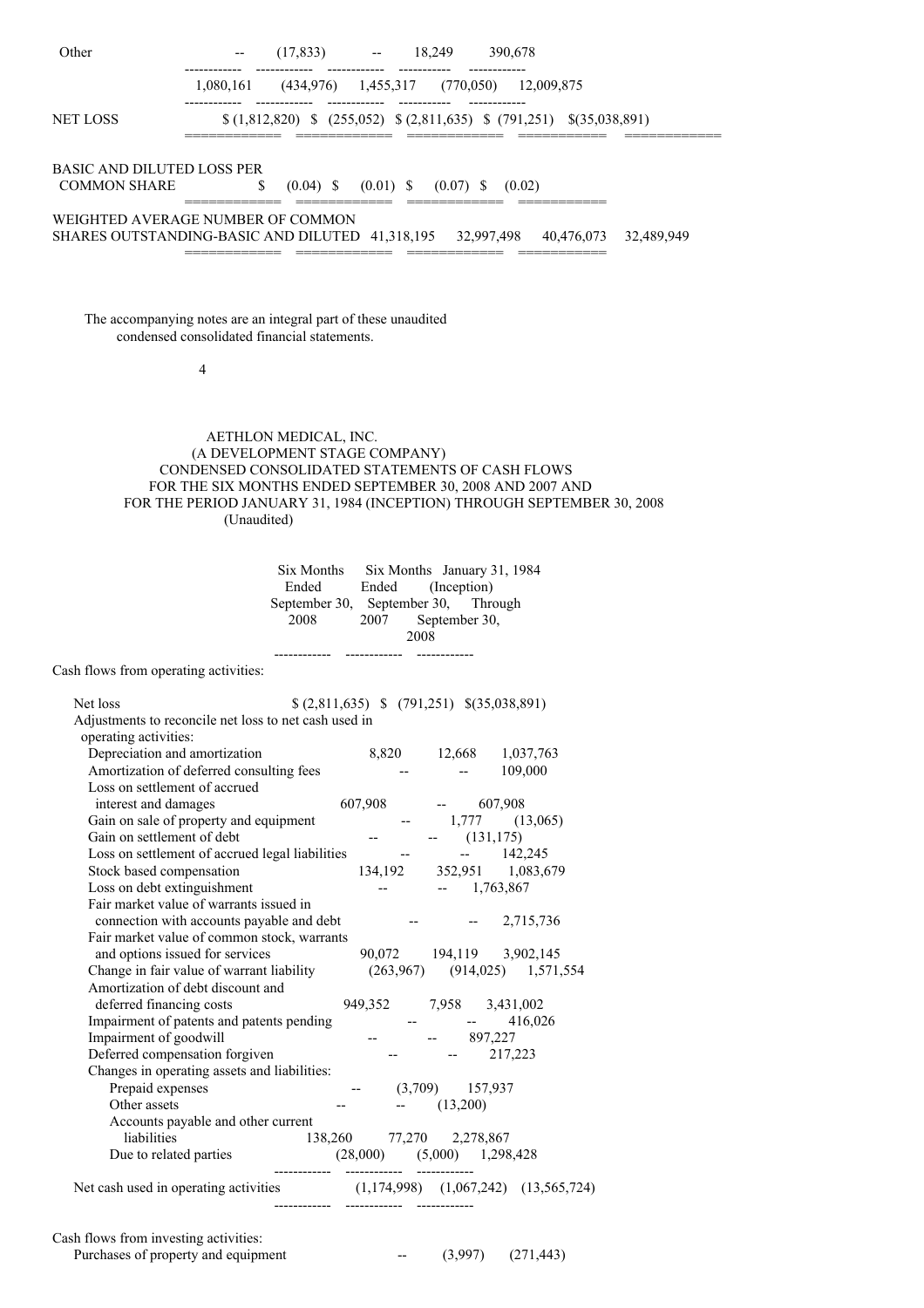| Additions to patents and patents pending<br>Proceeds from the sale of property and equipment -- 17,065<br>Cash of acquired company |                                | $(9,693)$ $(6,669)$ $(386,617)$<br>$-10,728$ |  |
|------------------------------------------------------------------------------------------------------------------------------------|--------------------------------|----------------------------------------------|--|
| Net cash used in investing activities (9,693) (10,666) (630,267)                                                                   |                                |                                              |  |
| Cash flows from financing activities:                                                                                              |                                |                                              |  |
| Proceeds from the issuance of notes payable                                                                                        |                                | $-2,350,000$                                 |  |
| Principal repayments of notes payable                                                                                              |                                | $  (352,500)$                                |  |
| Proceeds from the issuance of convertible notes                                                                                    |                                |                                              |  |
| payable                                                                                                                            |                                | 430,000 60,000 2,568,000                     |  |
| Proceeds from the issuance of common stock 500,000 757,948 9,707,222                                                               |                                |                                              |  |
| Professional fees related to registration statement - - (76,731)                                                                   |                                |                                              |  |
| Net cash provided by financing activities 930,000 817,948 14,195,991                                                               |                                |                                              |  |
| Net decrease in cash                                                                                                               | $(254,691)$ $(259,960)$        |                                              |  |
| Cash at beginning of period                                                                                                        | 254,691 440,106                |                                              |  |
| Cash at end of period                                                                                                              | $-$ \$ 180,146 \$<br>========= |                                              |  |

The accompanying notes are an integral part of these unaudited condensed consolidated financial statements.

### 5

## AETHLON MEDICAL, INC. (A DEVELOPMENT STAGE COMPANY) CONDENSED CONSOLIDATED STATEMENTS OF CASH FLOWS (CONTINUED) FOR THE SIX MONTHS ENDED SEPTEMBER 30, 2008 AND 2007 AND FOR THE PERIOD JANUARY 31, 1984 (INCEPTION) THROUGH SEPTEMBER 30, 2008 (Unaudited)

| January 31, 1984 |               |                                           |  |  |  |
|------------------|---------------|-------------------------------------------|--|--|--|
| Six Months       |               | Six Months (Inception)                    |  |  |  |
| Ended            | Ended Through |                                           |  |  |  |
|                  |               | September 30, September 30, September 30, |  |  |  |
| 2008             | 2007          | 2008                                      |  |  |  |
|                  |               |                                           |  |  |  |

Supplemental disclosures of non-cash investing and financing information:

| Debt and accrued interest converted to common stock                                                            |         | \$<br>232,675 | - \$ |         |           | \$ 3,029,761 |
|----------------------------------------------------------------------------------------------------------------|---------|---------------|------|---------|-----------|--------------|
| Stock option exercise by director for accrued expenses                                                         |         |               |      |         | 95,000    |              |
| Conversion of accrued debt to common stock<br>by officers and directors                                        | 332,279 |               |      | 332,279 |           |              |
| Debt discount on notes payable associated with detachable<br>warrants                                          |         | 1,154,860     |      |         |           |              |
| Issuance of common stock, warrants and options in<br>settlement of accrued expenses and due to related parties |         |               |      |         | 1,003,273 |              |
| Issuance of common stock in connection with license agreements                                                 |         |               |      |         |           | 33,800       |
| Net assets of entities acquired in exchange for equity<br>securities                                           |         | 1,597,867     |      |         |           |              |
| Debt placement fees paid by issuance of warrants                                                               |         |               |      |         | 843,538   |              |
| Patent pending acquired for 12,500 shares of common stock                                                      |         |               |      |         |           | 100,000      |
| Common stock issued for prepaid expenses                                                                       |         |               |      |         | 161,537   |              |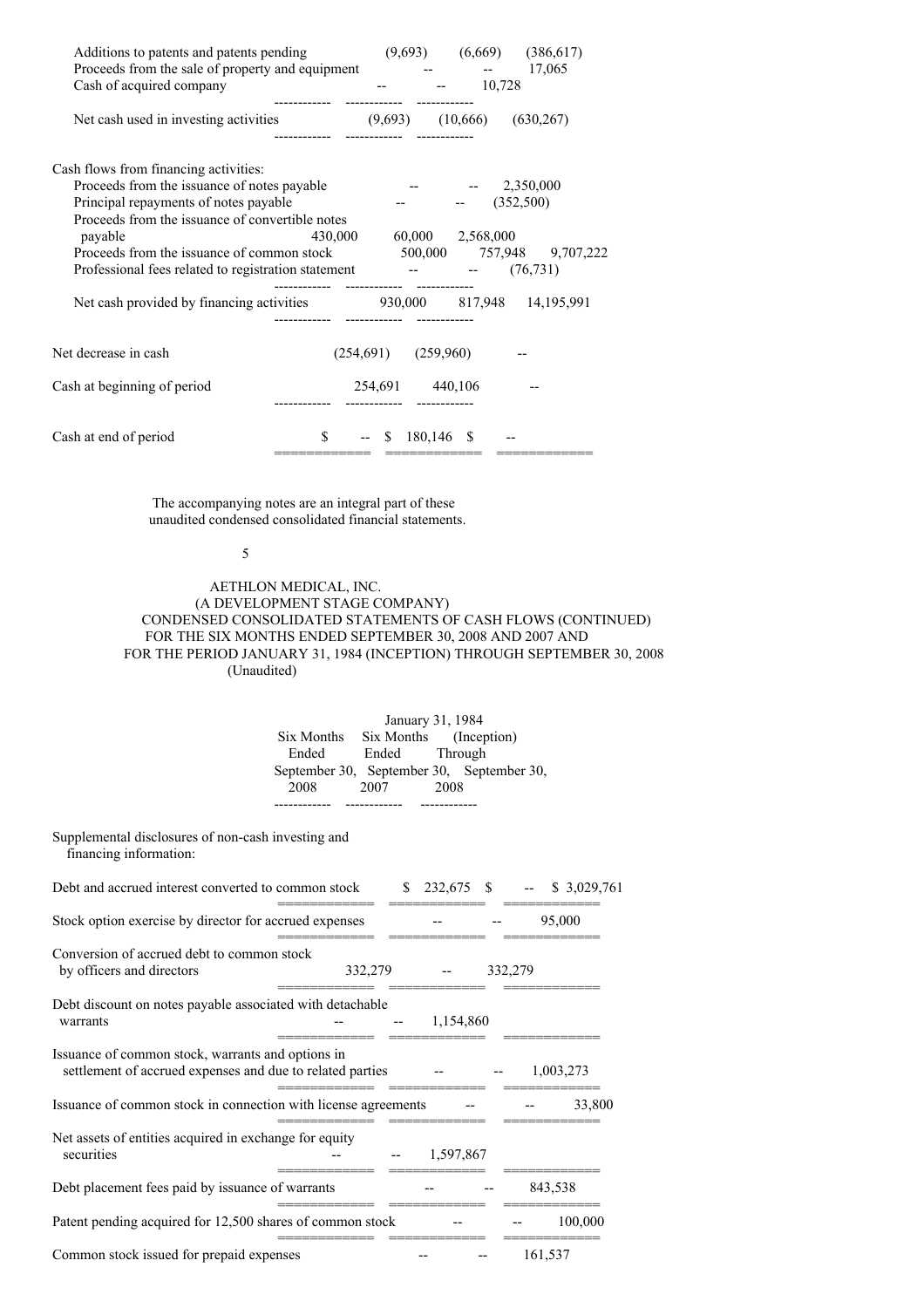The accompanying notes are an integral part of these unaudited condensed consolidated financial statements.

</TABLE>

6

#### AETHLON MEDICAL, INC. (A Development Stage Company) NOTES TO CONDENSED CONSOLIDATED FINANCIAL STATEMENTS (UNAUDITED) September 30, 2008

============ ============ ============

## NOTE 1. NATURE OF BUSINESS AND BASIS OF PRESENTATION

Aethlon Medical, Inc. ("Aethlon", "We" or the "Company") is a development stage medical device company focused on expanding the applications of our Hemopurifier (R) platform technology, which is designed to rapidly reduce the presence of infectious viruses and other toxins from human blood. In this regard, our core focus is the development of therapeutic devices that treat acute viral conditions, chronic viral diseases and pathogens targeted as potential biological warfare agents. The Hemopurifier(R) combines the established scientific principles of affinity chromatography and hemodialysis as a means to mimic the immune system's response of clearing viruses and toxins from the blood before cell and organ infection can occur. The Hemopurifier(R) cannot cure viral conditions but can prevent virus and toxins from infecting unaffected tissues and cells. We have completed pre-clinical blood testing of the Hemopurifier(R) to treat HIV and Hepatitis-C, and have completed human safety trials on Hepatitis-C infected patients in India and are in the process of obtaining regulatory approval from the U.S. Food and Drug Administration ("FDA") to initiate clinical trials in the United States.

The commercialization of the Hemopurifier(R) will require the completion of human efficacy clinical trials. The approval of any application of the Hemopurifier(R) in the United States will necessitate the approval of the FDA to initiate human studies. Such studies could take years to demonstrate safety and effectiveness in humans and there is no assurance that the Hemopurifier(R) will be cleared by the FDA as a device we can market to the medical community. We also expect to face similar regulatory challenges from foreign regulatory agencies, should we attempt to commercialize and market the Hemopurifier(R) outside of the United States. As a result, we have not generated revenues from the sale of any Hemopurifier(R) application. Additionally, there have been no independent validation studies of our Hemopurifiers(R) to treat infectious disease. We manufacture our products on a small scale for testing purposes but have yet to manufacture our products on a large scale for commercial purposes. All of our pre-clinical human blood studies have been conducted in our laboratories under the direction of Dr. Richard Tullis, our Chief Science Officer.

We are classified as a development stage enterprise under accounting principles generally accepted in the United States of America ("GAAP"), and have not generated revenues from our principal operations.

Our common stock is quoted on the Over-the-Counter Bulletin Board administered by the Financial Industry Regulatory Authority ("OTCBB") under the symbol "AEMD.OB".

The accompanying unaudited condensed consolidated interim financial statements have been prepared in accordance with the instructions to Form 10-Q and Article 8-03 of Regulation S-X. Accordingly, they do not include all of the information and footnotes required by GAAP for complete financial statements. In the opinion of management, all adjustments necessary in order to make the financial statements not misleading have been included. The condensed consolidated balance sheet as of March 31, 2008 was derived from our audited financial statements. Operating results for the three and six month periods ended September 30, 2008 are not necessarily indicative of the results that may be expected for the year ending March 31, 2009. For further information, refer to our Annual Report on Form 10-KSB for the year ended March 31, 2008, which includes audited financial statements and footnotes as of March 31, 2008 and for the years ended March 31, 2008 and 2007 and the period January 31, 1984 (Inception) through March 31,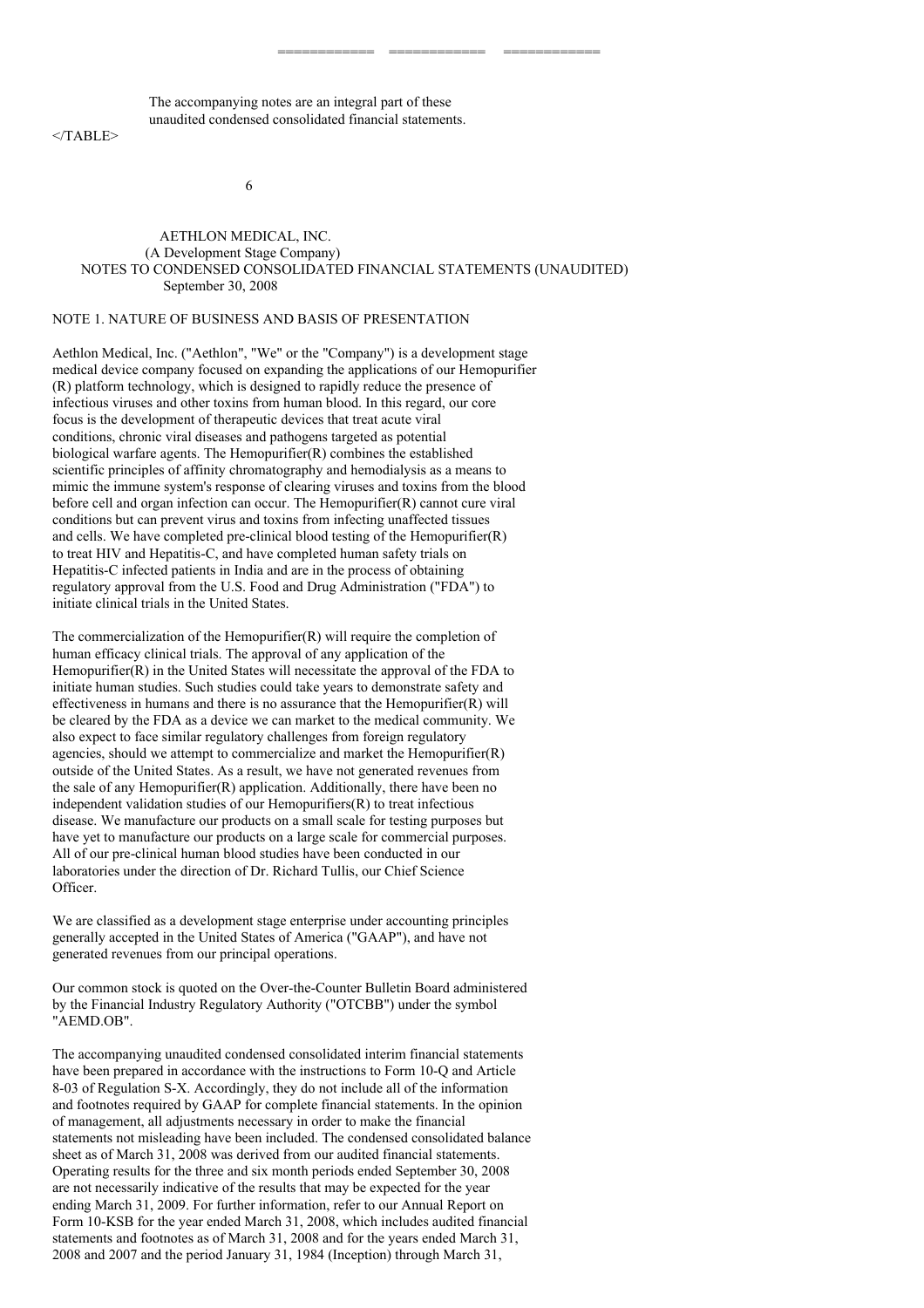# NOTE 2. GOING CONCERN AND LIQUIDITY CONSIDERATIONS

The accompanying unaudited condensed consolidated interim financial statements have been prepared on a going concern basis, which contemplates, among other things, the realization of assets and the satisfaction of liabilities in the ordinary course of business. We have experienced continuing losses from operations, are in default on certain debt, have negative working capital of approximately (\$4,158,000), recurring losses from operations and a deficit accumulated during the development stage of approximately (\$35,039,000) at September 30, 2008, which among other matters, raises significant doubt about our ability to continue as a going concern. We have not generated significant revenue or any profit from operations since inception. A significant amount of additional capital will be necessary to advance the development of our products to the point at which they may become commercially viable. Our current financial resources are insufficient to fund our capital expenditures, working capital and other cash requirements (consisting of accounts payable, accrued liabilities, amounts due to related parties and amounts due under various notes payable) for the fiscal year ending March 31, 2009. Therefore we will be required to seek additional funds through debt and/or equity financing arrangements to finance our current and long-term operations.

7

We are currently addressing our liquidity issue by exploring investment capital opportunities through the public markets, specifically, through private placement of common stock. We believe that our access to capital, together with existing cash resources, will be sufficient to meet our liquidity needs for fiscal 2009. However, no assurance can be given that we will receive any funds in a connection with our capital raising efforts, in which case we will be required to significantly curtail operations, sell or license out significant portions of our technology, or possibly cease operations.

The unaudited condensed consolidated financial statements do not include any adjustments relating to the recoverability of assets that might be necessary should we be unable to continue as a going concern.

## NOTE 3. SUMMARY OF SIGNIFICANT ACCOUNTING POLICIES

The summary of our significant accounting policies presented below is designed to assist the reader in understanding our condensed consolidated interim financial statements. Such financial statements and related notes are the representations of our management, who are responsible for their integrity and objectivity. These accounting policies conform to GAAP in all material respects, and have been consistently applied in preparing the accompanying condensed consolidated financial statements.

### PRINCIPLE OF CONSOLIDATION

The accompanying condensed consolidated financial statements include the accounts of Aethlon Medical, Inc. and its wholly-owned subsidiaries Aethlon, Inc., Hemex, Inc. and Cell Activation, Inc. (collectively hereinafter referred to as the "Company" or "Aethlon"). These subsidiaries are dormant and there are no material intercompany transactions or balances.

### LOSS PER COMMON SHARE

Loss per common share is based on the weighted average number of shares of common stock and common stock equivalents outstanding during the year in accordance with SFAS No. 128, "EARNINGS PER SHARE."

Securities that could potentially dilute basic loss per share (prior to their conversion, exercise or redemption) were not included in the diluted-loss-per-share computation because their effect is anti-dilutive. Based on the treasury method, the potentially dilutive common shares outstanding for the three and six month periods ended September 30, 2008 and 2007, which include shares underlying outstanding stock options, warrants and convertible debentures were as follows:

> September 30, September 30, 2008 2007

#### 2008.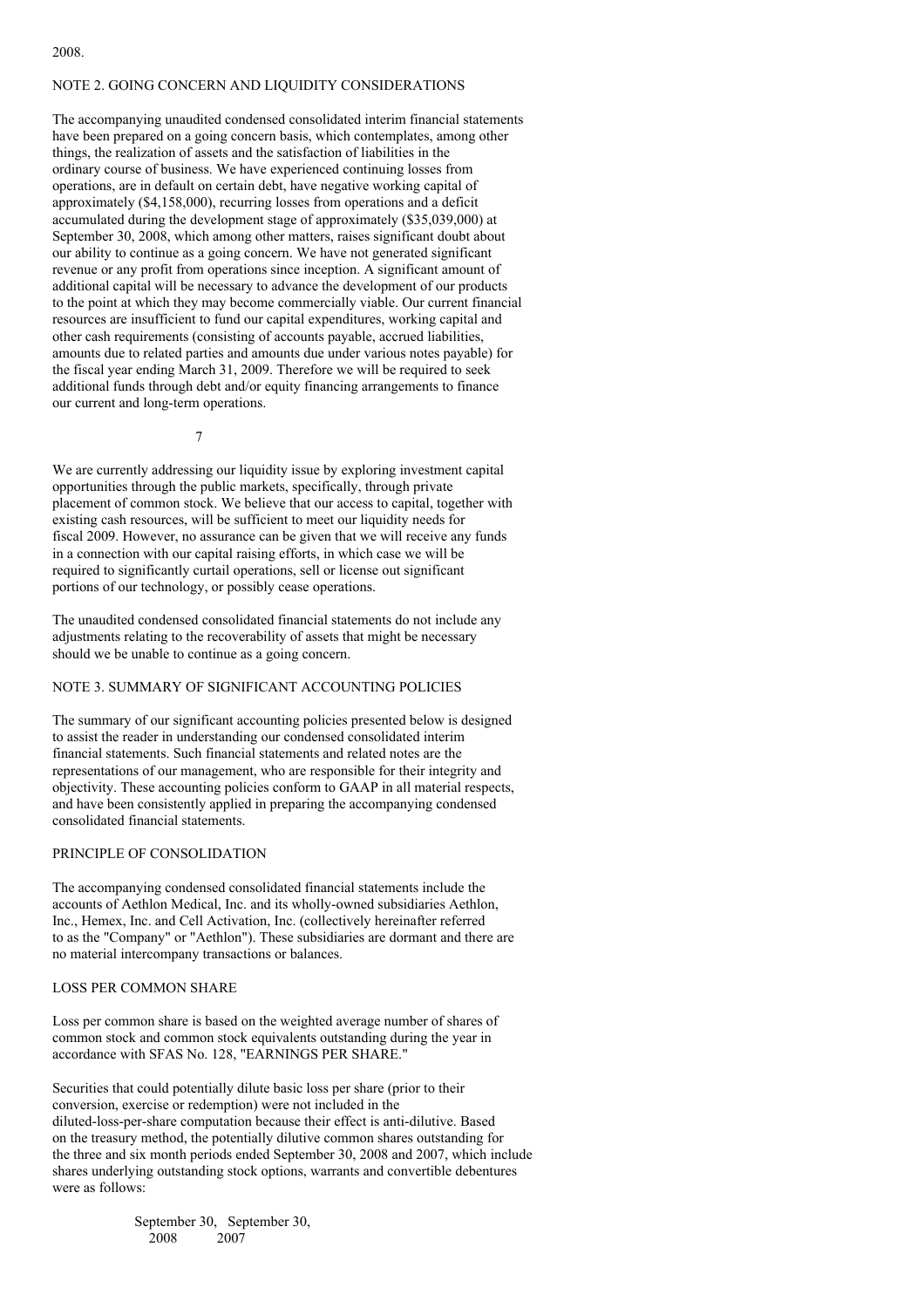Three months ended 3,699,270 18,459,500 Six months ended 7,065,020 17,899,812

## PATENTS

We capitalize the cost of patents, some of which were acquired, and amortize such costs over the shorter of the remaining legal life or their estimated economic life, upon issuance of the patent.

## RESEARCH AND DEVELOPMENT EXPENSES

We incurred approximately \$383,000 and \$440,000 of research and development expenses during the six months ended September 30, 2008 and 2007, respectively, which are included in various operating expense line items in the accompanying condensed consolidated statements of operations.

### EQUITY INSTRUMENTS FOR SERVICES PROVIDED BY OTHER THAN EMPLOYEES

We follow SFAS No. 123-R (as interpreted by Emerging Issues Task Force ("EITF") Issue No. 96-18, "ACCOUNTING FOR EQUITY INSTRUMENTS THAT ARE ISSUED TO OTHER THAN EMPLOYEES FOR ACQUIRING, OR IN CONJUNCTION WITH SELLING, GOODS OR SERVICES") ("EITF No. 96-18") to account for transactions involving goods and services provided by third parties where we issue equity instruments as part of the total consideration. Pursuant to paragraph 7 of SFAS No. 123-R, we account for such transactions using the fair value of the consideration received (i.e. the value of the goods or services) or the fair value of the equity instruments issued, whichever is more reliably measurable.

We apply EITF No. 96-18, in transactions, when the value of the goods and/or services are not readily determinable and (1) the fair value of the equity instruments is more reliably measurable and (2) the counterparty receives equity instruments in full or partial settlement of the transactions, using the following methodology:

- (a) For transactions where goods have already been delivered or services rendered, the equity instruments are issued on or about the date the performance is complete (and valued on the date of issuance).
- (b) For transactions where the instruments are issued on a fully vested, non-forfeitable basis, the equity instruments are valued on or about the date of the contract.
- (c) For any transactions not meeting the criteria in (a) or (b) above, we re-measure the consideration at each reporting date based on its then current stock value.

8

#### IMPAIRMENT OR DISPOSAL OF LONG-LIVED ASSETS

SFAS No.144 ("SFAS 144"), "ACCOUNTING FOR THE IMPAIRMENT OF LONG-LIVED ASSETS AND FOR LONG-LIVED ASSETS TO BE DISPOSED OF" addresses financial accounting and reporting for the impairment or disposal of long-lived assets. SFAS 144 requires that long-lived assets be reviewed for impairment whenever events or changes in circumstances indicate that their carrying amounts may not be recoverable. If the cost basis of a long-lived asset is greater than the projected future undiscounted net cash flows from such asset (excluding interest), an impairment loss is recognized. Impairment losses are calculated as the difference between the cost basis of an asset and its estimated fair value. SFAS 144 also requires companies to separately report discontinued operations and extends that reporting requirement to a component of an entity that either has been disposed of (by sale, abandonment or in a distribution to owners) or is classified as held for sale. Assets to be disposed of are reported at the lower of the carrying amount or the estimated fair value less costs to sell. We believe that no impairment existed at or during the three or six months ended September 30, 2008.

## BENEFICIAL CONVERSION FEATURE OF CONVERTIBLE NOTES PAYABLE

The convertible feature of certain notes payable provides for a rate of conversion that is below the market value of our common stock. Such feature is normally characterized as a "Beneficial Conversion Feature" ("BCF"). Pursuant to EITF Issue No. 98-5, "ACCOUNTING FOR CONVERTIBLE SECURITIES WITH BENEFICIAL CONVERSION FEATURES OR CONTINGENTLY ADJUSTABLE CONVERSION RATIO" and EITF No.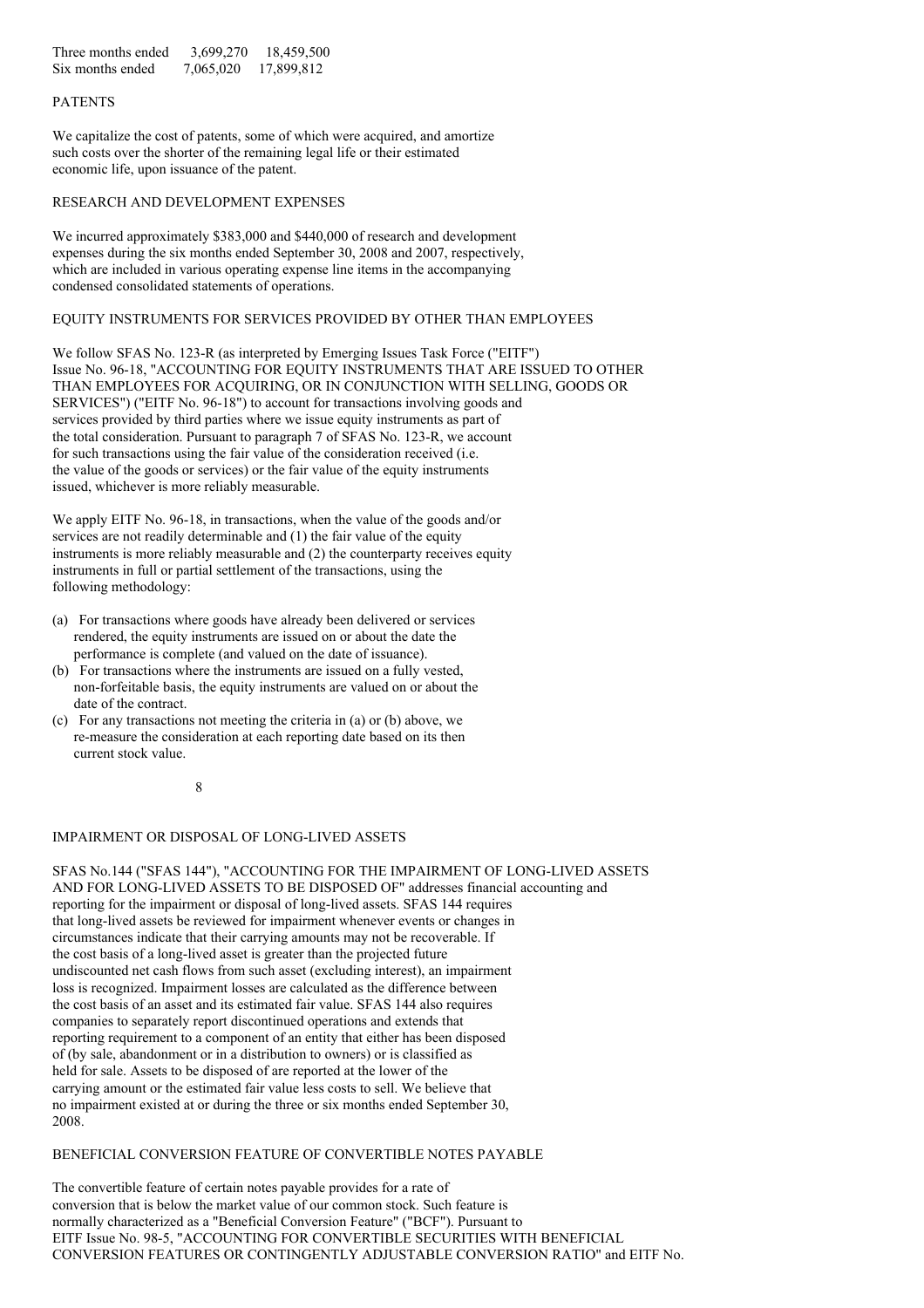00-27, "APPLICATION OF EITF ISSUE NO. 98-5 TO CERTAIN CONVERTIBLE INSTRUMENTS," the estimated fair value of the BCF is recorded, when applicable, in the consolidated financial statements as a discount from the face amount of the notes. Such discounts are accreted to interest expense over the term of the notes using the effective yield basis.

### DERIVATIVE LIABILITIES AND CLASSIFICATION

We evaluate free-standing instruments (or embedded derivatives) indexed to its common stock to properly classify such instruments within equity or as liabilities in our financial statements, pursuant to the requirements of the EITF Issue No. 00-19, "ACCOUNTING FOR DERIVATIVE FINANCIAL INSTRUMENTS INDEXED TO AND POTENTIALLY SETTLED IN, A COMPANY'S OWN STOCK," EITF Issue No. 01-06, "THE MEANING OF INDEXED TO A COMPANY'S OWN STOCK," FSP EITF Issue No. 00-19-2, "ACCOUNTING FOR REGISTRATION PAYMENT ARRANGEMENTS," and SFAS No. 133, "ACCOUNTING FOR DERIVATIVE INSTRUMENTS AND HEDGING ACTIVITIES," as amended. Our policy is to settle instruments indexed to our common shares on a first-in-first-out basis. Pursuant to EITF Issue No. 00-19, the classification of an instrument indexed to our stock, which is carried as a liability, must be reassessed at each balance sheet date. If the classification required under this Consensus changes as a result of events during a reporting period, the instrument is reclassified as of the date of the event that caused the reclassification. There is no limit on the number of times a contract may be reclassified.

#### REGISTRATION PAYMENT ARRANGEMENTS

We account for our liquidated damages on registration rights agreements in accordance with FASB Staff Position EITF Issue No. 00-19-2 "ACCOUNTING FOR REGISTRATION PAYMENT ARRANGEMENTS" which specifies that the contingent obligation to make future payments or otherwise transfer consideration under a registration payment arrangement should be separately recognized and measured in accordance with SFAS No. 5, "ACCOUNTING FOR CONTINGENCIES" ("SFAS No. 5"). Pursuant to SFAS No. 5, a liability related to potential liquidated damages if such damages were determined to be both probable and reasonably estimable. We had accrued liquidated damages on the 10% Series A Convertible Notes. In connection with the amendment of these instruments and related warrants on November 29, 2007, the liquidated damages related to these Notes were settled. As of September 30, 2008, we made a payment to the holders of the Amended Series A 10% Convertible Notes in the form of common stock and warrants to settle accrued amounts of interest and liquidated damages. Since we filed a registration statement to register the relevant securities relating to the 10% Series A Convertible Notes and that registration statement was declared effective in October 2008, we will not incur any further liquidated damages relating to the 10% Series A Convertible Notes.

We also have accrued \$201,900 in liquidated damages in connection with potential liquidated damages related to other transactions that required liquidated damages on registration rights agreements.

 $\overline{Q}$ 

The following table lists the amounts of liquidated damages accrued by Transaction. As registration has now occurred for each of the following transactions, no further liquidated damages are being accrued.

| <b>Transaction</b>                              | Accrued<br>Damages Damages Formula                                                     |
|-------------------------------------------------|----------------------------------------------------------------------------------------|
| 8% Notes<br>2008 9% Notes<br><b>Stock Units</b> | 119,000 Maximum of \$150,000<br>48,400 Maximum of \$75,000<br>34,500 No cap on damages |
|                                                 | \$201,900                                                                              |

See Notes 4 and 5 for further description.

#### STOCK BASED COMPENSATION

Effective April 1, 2006, we adopted the provisions of SFAS No. 123-R, "Share-Based Payment," ("SFAS No. 123-R"). SFAS No. 123-R requires employee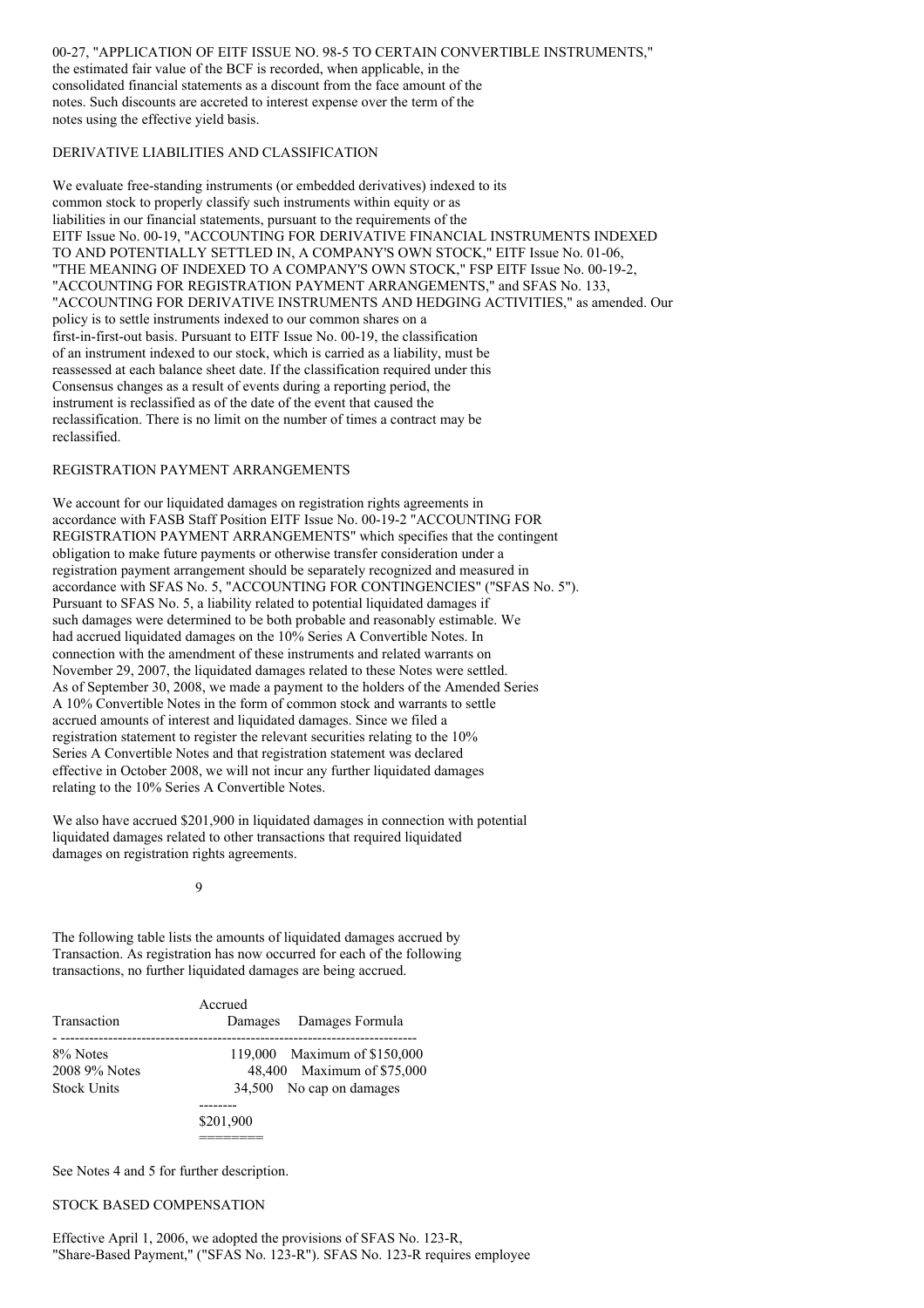stock options and rights to purchase shares under stock participation plans to be accounted for under the fair value method and requires the use of an option pricing model for estimating fair value. Accordingly, share-based compensation is measured at the grant date, based on the fair value of the award. We previously accounted for awards granted under our equity incentive plan under the intrinsic value method prescribed by Accounting Principles Board Opinion No. 25, "ACCOUNTING FOR STOCK ISSUED TO EMPLOYEES," and related interpretations, and provided the required pro forma disclosures prescribed by SFAS No. 123, "ACCOUNTING FOR STOCK BASED COMPENSATION," as amended. The exercise price of options is generally equal to the market price of our common stock (defined as the closing price as quoted on the Over-the-Counter Bulletin Board on the date of grant. Accordingly, no share-based compensation was recognized in the financial statements for periods prior to April 1, 2006.

Under the modified prospective method of adoption for SFAS No. 123-R, the compensation cost that we recognize beginning April 1, 2006 includes (a) compensation cost for all equity incentive awards granted prior to, but not yet vested as of April 1, 2006, based on the grant-date fair value estimated in accordance with the original provisions of SFAS No. 123, and (b) compensation cost for all equity incentive awards granted subsequent to April 1, 2006, based on the grant-date fair value estimated in accordance with the provisions of SFAS No. 123-R.

From time to time, our Board of Directors grants common share purchase options or warrants to selected directors, officers, employees, consultants and advisors in payment of goods or services provided by such persons on a stand-alone basis outside of any of our formal stock plans. The terms of these grants are individually negotiated and generally expire within five years from the grant date. Such grants are recorded based on the grant date fair value of the equity instruments.

In August 2000, we adopted the 2000 Stock Option Plan ("Stock Option Plan"), which was approved by our stockholders in December 2000. The Stock Option Plan provides for the issuance of up to 500,000 options to purchase shares of common stock. Such options can be incentive options or nonstatutory options, and may be granted to employees, directors and consultants. The Stock Option Plan has limits as to the eligibility of those stockholders who own more than 10% of our stock, as defined. The options granted pursuant to the Stock Option Plan may have exercise prices of no less than 100% of fair market value of the Company's common stock at the date of grant (incentive options), or no less than 75% of fair market value of such stock at the date of grant (nonstatutory). At September 30, 2008, we had granted 47,500 options under the 2000 Stock Option Plan of which 15,000 had been forfeited. All of these options vested prior to the adoption of SFAS 123-R. We have reserved 467,500 shares for future issuance.

Share-based compensation resulting from direct stock grants and from the application of SFAS No. 123-R to options outstanding resulted in expenses of \$64,696 and \$134,192 for the three and six month periods ended September 30, 2008 and \$69,446 and \$352,951 for the three and six month periods ended September 30, 2007. We use the Binomial Lattice option pricing model for estimating fair value of options granted.

10

The following table summarizes the effect of share-based compensation resulting from direct share grants and from the application of SFAS No. 123-R to options granted:

<TABLE> <CAPTION>  $\langle S \rangle$   $\langle C \rangle$ 

|                                     | Three Months Ended Three Months Ended Six Months Ended Six Months Ended<br>September 30, 2008 September 30, 2007 September 30, 2008 September 30, 2007 |                |           |            |
|-------------------------------------|--------------------------------------------------------------------------------------------------------------------------------------------------------|----------------|-----------|------------|
| Payroll and related                 | \$64.696                                                                                                                                               | \$69,446<br>S. | 134,192   | \$ 352,951 |
| Net share-based compensation effect | in net loss from continuing operations $$64,696$                                                                                                       | \$69.446       | \$134.192 | \$ 352,951 |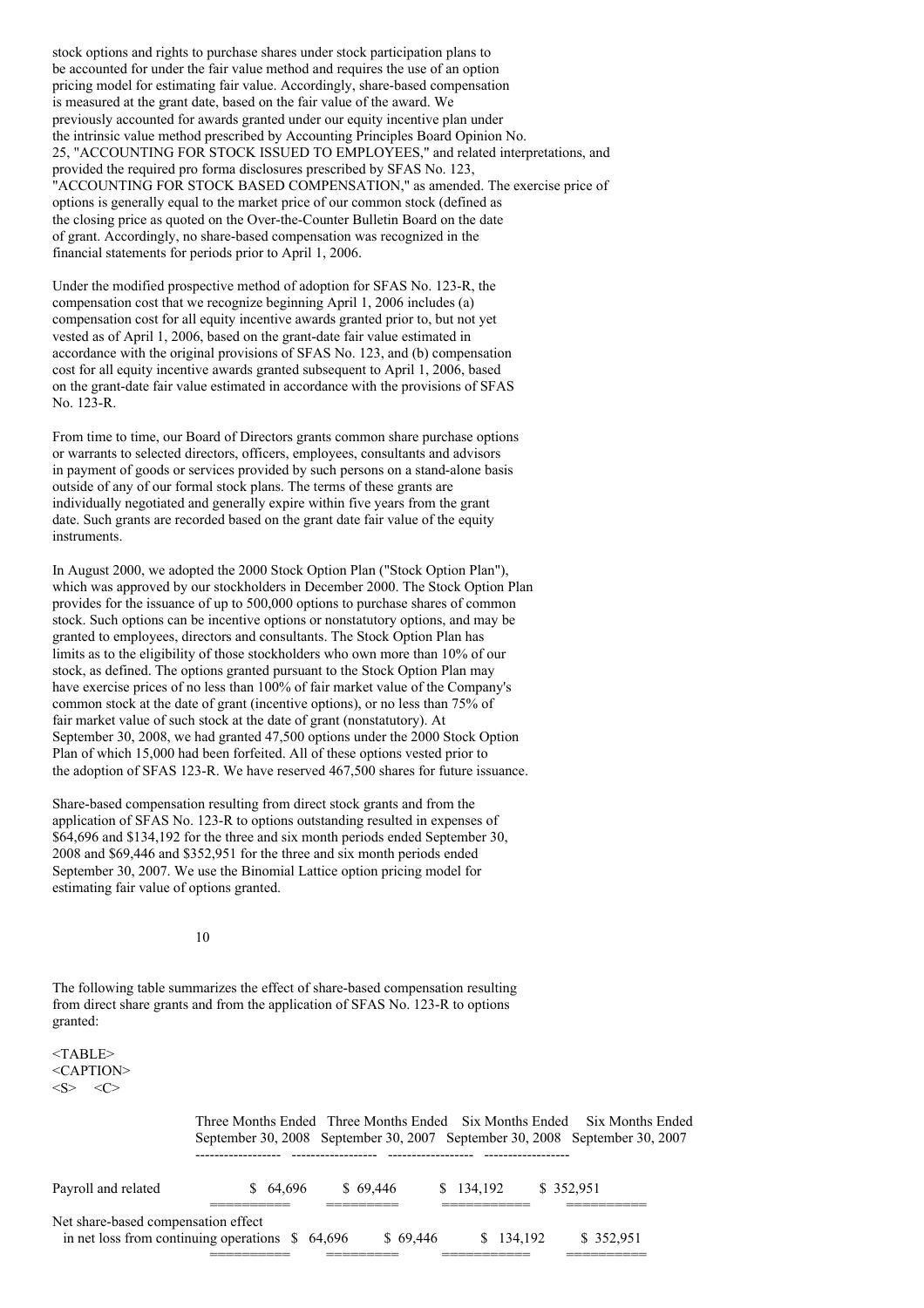========== ========= =========== ==========

</TABLE>

In accordance with SFAS No. 123-R, beginning on April 1, 2006, we adjust share-based compensation on a quarterly basis for changes to the estimate of expected award forfeitures based on actual forfeiture experience. The effect, if any, of adjusting the forfeiture rate for all expense amortization is recognized in the period the forfeiture estimate is changed. The effect of forfeiture adjustments for the three month period ended September 30, 2008 was insignificant.

The following weighted average assumptions were used in the valuation of these instruments.

|                         | Six Months Ended<br>September 30 |            |  |  |  |
|-------------------------|----------------------------------|------------|--|--|--|
|                         | 2008<br>None Issued              | 2007       |  |  |  |
|                         |                                  |            |  |  |  |
| Annual dividends        | n/a                              | zero       |  |  |  |
| Expected volatility     | n/a                              | 92%        |  |  |  |
| Risk free interest rate | n/a                              | 4.72%      |  |  |  |
| Expected life           | n/a                              | 2.14 years |  |  |  |

The expected volatility is based on the historic volatility. The expected life of options granted is based on the "simplified method" described in the SEC's Staff Accounting Bulletin No. 107 due to changes in the vesting terms and contractual life of current option grants compared to our historical grants. Options outstanding that have vested and are expected to vest as of September 30, 2008 are as follows:

| Weighted         |                                          |  |         |        |  |
|------------------|------------------------------------------|--|---------|--------|--|
|                  | Weighted Average                         |  |         |        |  |
|                  | Average Remaining Aggregate              |  |         |        |  |
|                  | Number of Exercise Contractual Intrinsic |  |         |        |  |
|                  | Shares Price Term in Years Value (1)     |  |         |        |  |
|                  |                                          |  |         |        |  |
| Vested $(2)$     | 9,772,394 \$ 0.38                        |  | 4.80 \$ |        |  |
| Expected to vest | 1,166,666 0.35 8.64 \$ 35,000            |  |         |        |  |
|                  | ---------                                |  | .       |        |  |
| Total            | 10,939,060                               |  |         | 35,000 |  |
|                  |                                          |  |         |        |  |

(1) These amounts represent the difference between the exercise price and \$0.38, the closing market price of our common stock on September 30, 2008 as quoted on the Over-the-Counter Bulletin Board under the symbol "AEMD.OB" for all in-the-money options outstanding.

(2) 4,278,375 options were granted prior to April 1, 2006 (the date of adoption for SFAS 123-R) and were fully vested at the date of adoption.

Additional information with respect to stock option activity is as follows:

#### Outstanding Options

|                                               | Weighted Aggregate<br>Number of Average Intrinsic<br>Shares Exercise Price Value (1)<br>----------- |               |
|-----------------------------------------------|-----------------------------------------------------------------------------------------------------|---------------|
| March 31, 2008                                | 10,954,060 \$ 0.38                                                                                  | \$1,643,109   |
| Grants<br>Exercises<br>Cancellations          | (15,000)                                                                                            |               |
| September 30, 2008                            | 10.939.060<br>\$0.38                                                                                | 35,000<br>\$. |
| Options exercisable at:<br>September 30, 2008 | 9,772,394<br>\$0.38                                                                                 |               |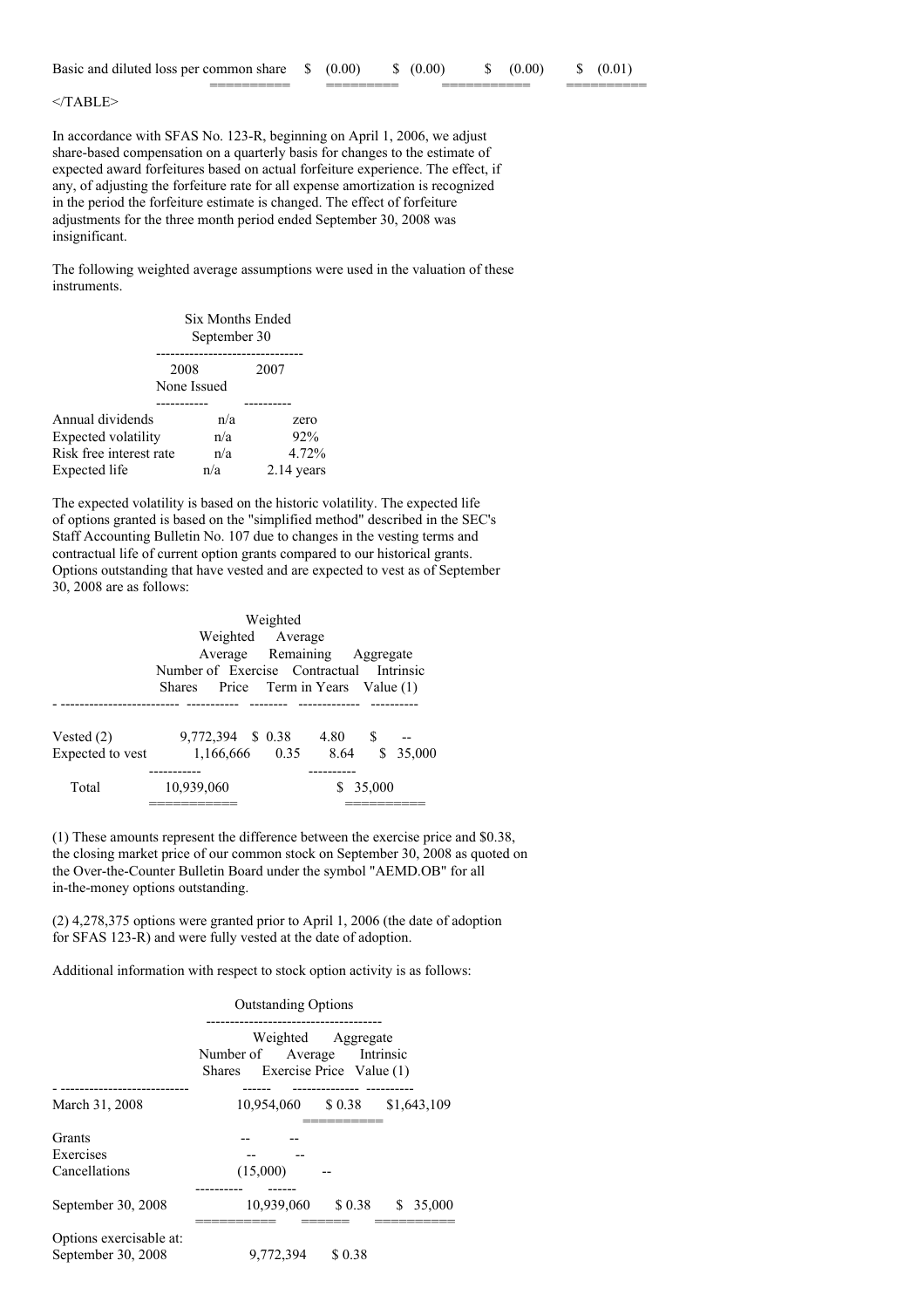(1) Represents the difference between the exercise price and the March 31, 2008 or September 30, 2008 market price of our common stock, which was \$0.53 and \$0.38, respectively.

========== ======

11

At September 30, 2008, there was approximately \$710,000 of unrecognized compensation cost related to share-based payments which is expected to be recognized over a weighted average period of 2.15 years.

### INCOME TAXES

Under SFAS 109, "ACCOUNTING FOR INCOME TAXES," deferred tax assets and liabilities are recognized for the future tax consequences attributable to the difference between the consolidated financial statements and their respective tax basis. Deferred income taxes reflect the net tax effects of (a) temporary differences between the carrying amounts of assets and liabilities for financial reporting purposes and the amounts reported for income tax purposes, and (b) tax credit carryforwards. We record a valuation allowance for deferred tax assets when, based on our best estimate of taxable income (if any) in the foreseeable future, it is more likely than not that some portion of the deferred tax assets may not be realized.

### SIGNIFICANT RECENT ACCOUNTING PRONOUNCEMENTS

In December 2006, the FASB issued SFAS No. 157, "FAIR VALUE MEASUREMENTS," which defines fair value, establishes a framework for measuring fair value in accordance with GAAP, and expands disclosures about fair value measurements. SFAS No. 157 simplifies and codifies related guidance within GAAP, but does not require any new fair value measurements. The guidance in SFAS No. 157 applies to derivatives and other financial instruments measured at estimated fair value under SFAS No. 133 and related pronouncements. SFAS No. 157 is effective for financial statements issued for fiscal years beginning after November 15, 2007, and interim periods within those fiscal years. We adopted Statement of Financial Accounting Standards No. 157 ("SFAS No. 157") as of April 1, 2008. SFAS No. 157 applies to certain assets and liabilities that are being measured and reported on a fair value basis. SFAS No. 157 defines fair value, establishes a framework for measuring fair value in accordance with generally accepted accounting principles, and expands disclosure about fair value measurements. This Statement enables the reader of the financial statements to assess the inputs used to develop those measurements by establishing a hierarchy for ranking the quality and reliability of the information used to determine fair values. The Statement requires that assets and liabilities carried at fair value will be classified and disclosed in one of the following three categories:

Level 1: Quoted market prices in active markets for identical assets or liabilities.

Level 2: Observable market based inputs or unobservable inputs that are corroborated by market data.

Level 3: Unobservable inputs that are not corroborated by market data.

The fair value of our warrant liabilities is determined based on observable market based inputs or unobservable inputs that are corroborated by market data, which is a Level 3 classification. We record variations in our warrant liability account on our balance sheet at fair value with changes in fair value recorded in our consolidated statements of operations.

The following outlines the significant weighted average assumptions used to estimate the fair value information presented, with respect to warrants utilizing the Binomial Lattice option pricing model:

#### Quarter Ended September 30, 2008

| Risk free interest rate | $2.64\% - 3.01\%$ |
|-------------------------|-------------------|
| Average expected life   | $3 - 5$ years     |
| Expected volatility     | $83.6\% - 84.8\%$ |
| Expected dividends      | None              |

We did not make any changes to our valuation techniques in the quarter ended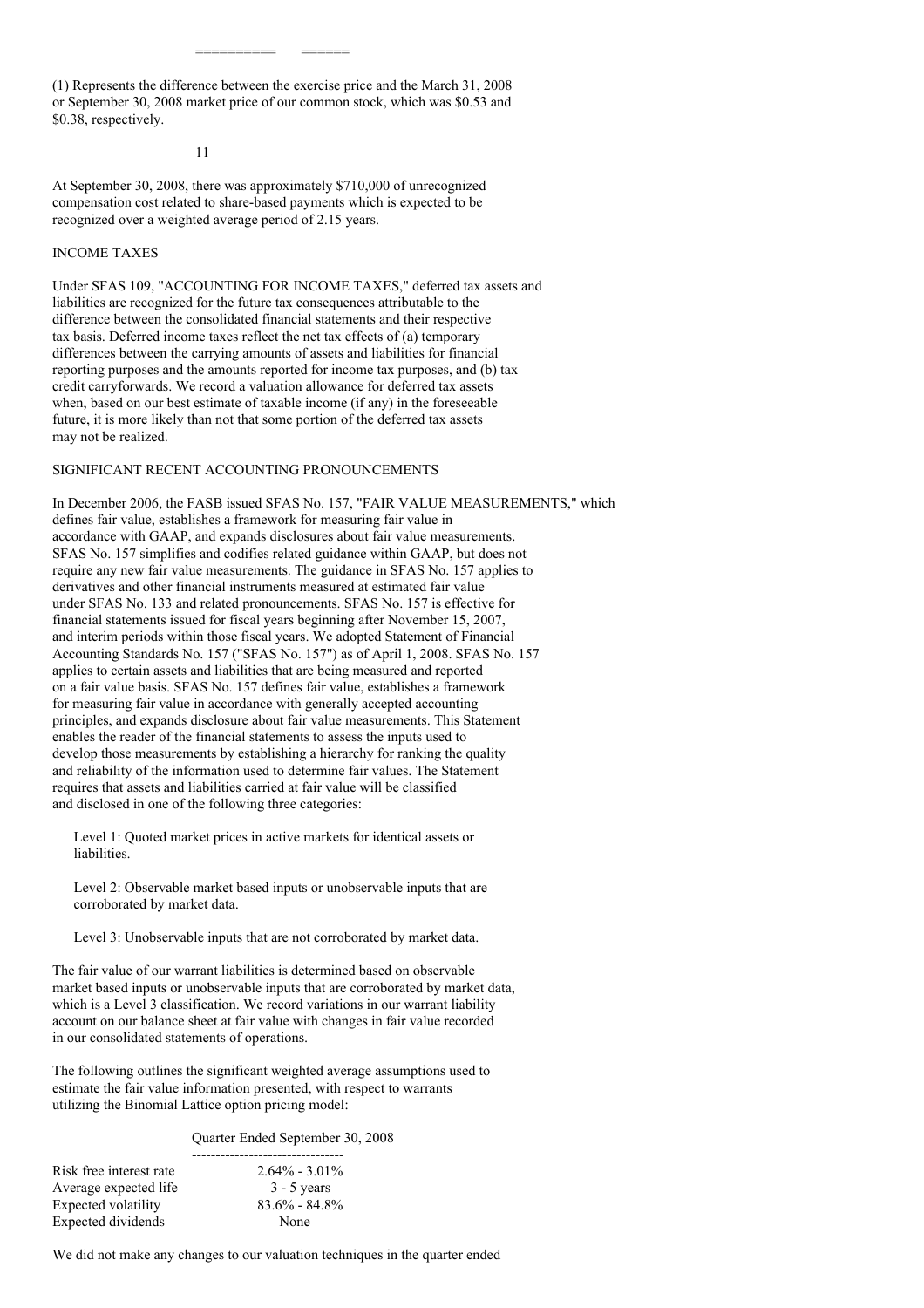September 30, 2008.

In February 2007, the FASB issued SFAS No. 159, "The Fair Value Option for Financial Assets and Financial Liabilities." SFAS No. 159 expands the scope of specific types of assets and liabilities that an entity may carry at fair value on its statement of financial position, and offers an irrevocable option to record the vast majority of financial assets and liabilities at fair value, with changes in fair value recorded in earnings. SFAS No. 159 is effective for fiscal years beginning after November 15, 2007. We have not yet elected to use the fair value option, and as such, our adoption AFAS No. 159 as of April 1, 2008 did not have a material impact on our consolidated financial statements.

Other recent accounting pronouncements issued by the FASB (including its Emerging Issues Task Force), the American Institute of Certified Public Accountants, and the Securities and Exchange Commission did not or are not believed by management to have a material impact on our present or future consolidated financial statements.

In May 2008, the FASB issued SFAS No. 162, The Hierarchy of Generally Accepted Accounting Principles ("SFAS 162"). This statement identifies the sources of and framework for selecting the accounting principles to be used in the preparation of financial statements of nongovernmental entities that are presented in conformity with generally accepted accounting principles ("GAAP") in the United States ("GAAP hierarchy"). Because the current GAAP hierarchy is set forth in the American Institute of Certified Public Accountants Statement on Auditing Standards No. 69, it is directed to the auditor rather than to the entity responsible for selecting accounting principles for financial statements presented in conformity with GAAP. Accordingly, the FASB concluded the GAAP hierarchy should reside in the accounting literature established by the FASB and issued this statement to achieve that result. The provisions of SFAS 162 are effective November 15, 2008, which is 60 days following the SEC's approval of the Public Comp any Accounting Oversight Board amendments to AU Section 411, The Meaning of Present Fairly in Conformity with Generally Accepted Accounting Principles. Management believes that adoption of SFAS 162 will not have a material effect on the consolidated financial statements.

 $12$ 

### NOTE 4. NOTES PAYABLE

#### 12% NOTES

From August 1999 through May 2005, we entered into various borrowing arrangements for the issuance of notes payable from private placement offerings (the "12% Notes). At September 30, 2008, \$347,500 of the principal balance of the 12% Notes was past due, in default, and bears interest at the default rate of 15%.

### 10% NOTES

From time to time, we issued convertible notes payable ("10% Note") to various investors, bearing interest at 10% per annum, with principal and interest due six months from the date of issuance. The 10% Notes required no payment of principal or interest during the term and may be converted to our common stock at the conversion price of \$0.50 per share at any time at the option of the noteholder. The total amount of the original notes issued was \$275,000. One remaining 10% Note in the amount of \$5,000 was past due and in default at September 30, 2008. At September 30, 2008, interest payable on this note totaled \$3,625.

## 8% NOTES

In December 2007, we issued notes payable ("8% Notes") to two accredited investors in the aggregate amount of \$495,000 with 8% interest maturing on September 5, 2008. In conjunction with the issuance of the 8% Notes, we also issued three year warrants to acquire 1,485,000 shares of Common Stock at \$0.50 per share.

Under this transaction, we are obligated to register for resale the common shares underlying the warrants, and as a result, this warrant obligation does not meet the scope exception of paragraph 11(a) of SFAS No. 133. Specifically, at the commitment date, we did not have any uncommitted registered shares to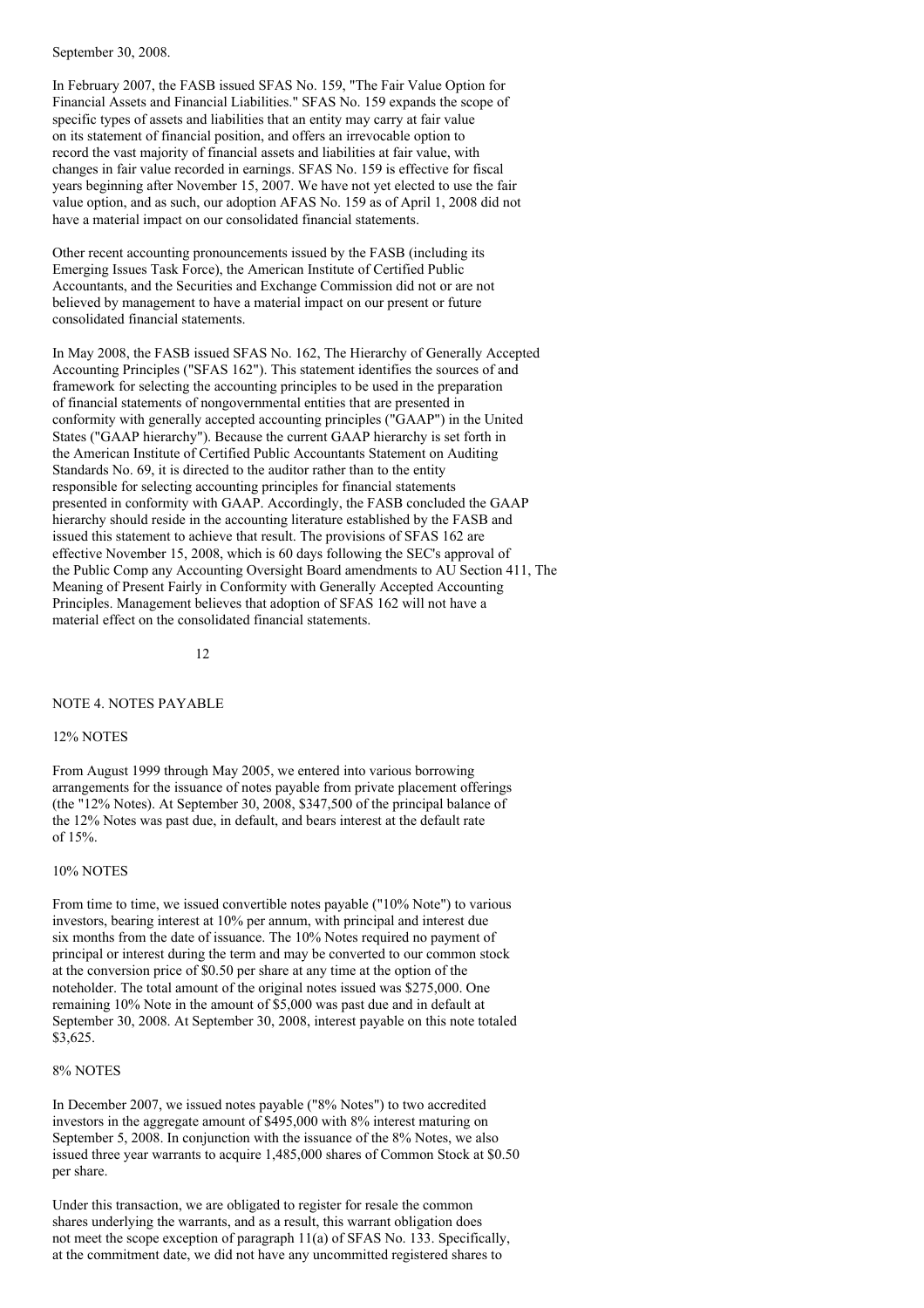settle the warrant obligation and accordingly, such obligation was required to be classified as a liability (outside of stockholders' deficit) in accordance with EITF Issue No.00-19. The warrants were valued at \$693,050 on the commitment date using a Binomial Lattice option pricing model. Such amount was recorded as a derivative liability with an offsetting debt discount recorded against the \$495,000 face amount of the 8% Notes and the remaining \$198,050 recorded as interest expense. The debt discount was amortized to expense over the term of the 8% Notes.

On September 5, 2008, the 8% Notes matured. We are currently in negotiations to extend those notes but there can be no assurance that such extension will be obtained on terms acceptable to us or at all.

#### 2008 9% NOTES

In January 2008, we issued notes payable ("2008 9% Notes") to an accredited investor in the amount of \$220,000 with 9% interest maturing on October 19, 2008. In conjunction with the issuance of the 2008 9% Notes, we also issued three year warrants to acquire 660,000 shares of Common Stock at \$0.50 per share.

Under this transaction, we are obligated to register for resale the common shares underlying the warrants, and as a result, this warrant obligation does not meet the scope exception of paragraph 11(a) of SFAS No. 133. Specifically, at the commitment date, we did not have any uncommitted registered shares to settle the warrant obligation and accordingly, such obligation was required to be classified as a liability (outside of stockholders' deficit) in accordance with EITF Issue No. 00-19. The warrants were valued at \$222,450 on the commitment date using a Binomial Lattice option pricing model. Such amount was recorded as a derivative liability with an offsetting debt discount recorded against the \$220,000 face amount of the 2008 9% Notes and the remaining \$2,450 recorded as interest expense. The debt discount is amortized to expense over the term of the 2008 9% Notes.

Notes payable consist of the following at September 30, 2008:

|                                           | Face Amount of |             | Notes Payable, | Notes Payable Note Discounts Net of Discounts |
|-------------------------------------------|----------------|-------------|----------------|-----------------------------------------------|
| 12% Notes payable, all past due \$347,500 |                |             |                | 347,500                                       |
| 10% Note payable, past due                |                | 5,000       |                | 5,000                                         |
| 8% Note payable                           |                | 495,000     |                | 495,000                                       |
| 2008 9% Note payable                      |                | 220,000     | (12,223)       | 207,777                                       |
| <b>Total Notes Payable</b>                |                | \$1,067,500 | (\$12,223)     | \$1,055,277                                   |

Our plans to satisfy the remaining outstanding balance on these notes include converting the notes to common stock at market value or repayment with available funds.

#### 13

#### NOTE 5. CONVERTIBLE NOTES PAYABLE

#### 10% CONVERTIBLE NOTES

On December 15, 2006, we issued two 10% Convertible Notes ("December 10% Notes") totaling \$50,000 to accredited investors. The December 10% Notes accrue interest at a rate of ten percent (10%) per annum and matured on March 15, 2007. Such notes are convertible into shares of restricted common stock at any time at the election of the holder at a fixed conversion price of \$0.17 per share for any conversion occurring on or before the maturity date. In addition, upon issuance, we issued five-year Warrants ("December 10% Note Warrants") to purchase a number of shares equal to the number of shares into which the December 10% Notes can be converted at a fixed exercise price of \$0.17. Additionally, if the December 10% Note Warrants were exercised prior to December 15, 2007, the holder would have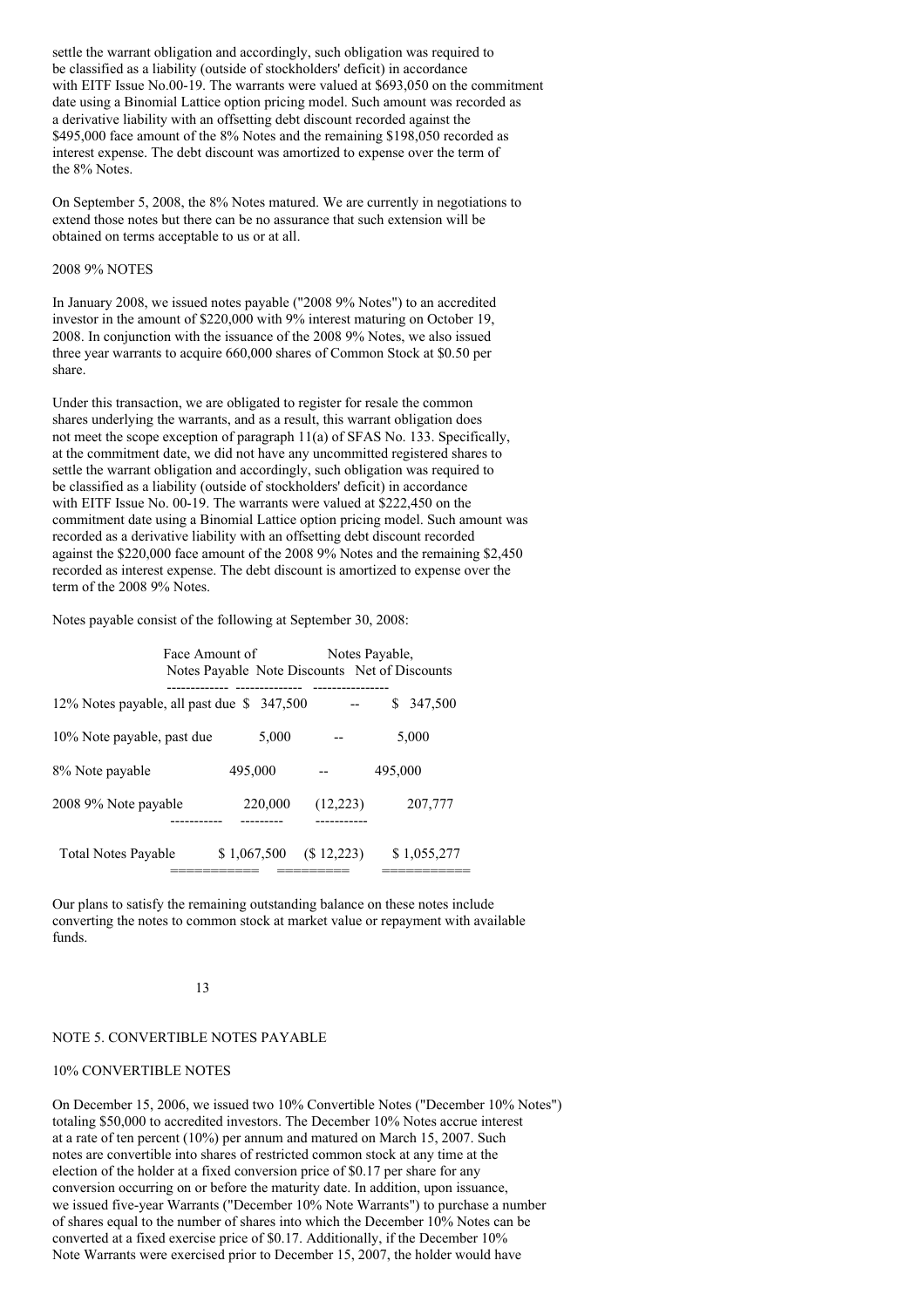received an additional warrant on the same terms as the December 10% Note Warrants on a one to one basis. The warrants can be settled in unregistered shares of our common stock. The December 10% Note Warrants have been valued using a Binomial Lattice option pricing model and an associated discount of \$15,627, the relative fair value measured at the commitment date, was recorded and presented net against the face amount of the December 10% Notes. The convertible feature of the December 10% Notes provides for an effective conversion rate that is below market value. Pursuant to EITF No. 98-5 and EITF No. 00-27, we estimated the fair value of such beneficial conversion feature to be \$34,373 and recorded such amount as a debt discount. The discounts associated with the warrants and the beneficial conversion feature were accreted to interest expense over the term of the December 10% Notes.

On May 1, 2008, a holder of \$33,000 of the December 10% Notes converted his \$33,000 principal amount and accrued interest of \$6,325 at the agreed conversion rate of \$0.17 per share. As a result, we issued 232,033 shares of common stock under this conversion.

At September 30, 2008, \$17,000 of the December 10% Notes remained outstanding and were in default.

## 10% SERIES A CONVERTIBLE NOTES AND AMENDMENT

From July 11, 2005 through December 15, 2005 we received cash investments totaling \$1,000,000 from accredited investors based on agreed-upon terms reached on the cash receipt dates. Such investments were documented in November and December 2005 in several 10% Series A Convertible Promissory Notes. The 10% Series A Convertible Notes accrue interest at a rate of ten percent (10%) per annum and matured on January 2, 2007. The 10% Series A Convertible Notes were convertible into shares of our common stock at any time at the election of the holder at a fixed conversion price equal to \$0.20 per share for any conversion occurring on or prior to the maturity date.

On November 2007, we entered into Amended and Restated 10% Series A Convertible Promissory Notes (the "Amended Notes") with the holders of certain promissory notes that we previously issued (the "Prior Notes"), and all amendments to the Prior Notes.

The Amended Notes, in the principal amount of \$1,000,000, are convertible into an aggregate of 5,000,000 shares of our Common Stock and mature on February 15, 2009. The Amended Notes provide for the payment of accrued and default interest through December 31, 2007 in the aggregate amount of \$295,248 to be paid in units ("Units") at a fixed rate of \$0.20 per Unit, each Unit consisting of one share of our Common Stock and one Class A Common Stock Purchase Warrant (the "Class A Warrant") to purchase one share of our Common Stock at a fixed exercise price of \$0.20 per share. If the Holders exercise the Class A Warrants on or before February 15, 2010, we will issue them one Class B Common Stock Purchase Warrant (the "Class B Warrant") for every two Class A Warrants exercised. The Class B Warrants will have a fixed exercise price of \$0.60 per share.

The Amended Notes also provided for the payment of liquidated damages through November 29, 2007 in the aggregate amount \$269,336 to be paid in units ("Damages Units") at a fixed rate of \$0.40 per Damages Unit, each Damages Unit consisting of one share of our Common Stock and one Class A-1 Common Stock Purchase Warrant (the "Class A-1 Warrant") to purchase one share of our Common Stock at a fixed exercise price of \$0.40 per share. If the Holders exercise the Class A-1 Warrants on or before February 15, 2010, we will issue them one Class B-1 Common Stock Purchase Warrant (the "Class B-1 Warrant") for every two Class A-1 Warrants exercised. The Class B-1 Warrants will have a fixed exercise price of \$0.40 per share.

In addition, the Amended Notes provided for the issuance of Class A Principal Common Stock Purchase Warrants (the "Class A Principal Warrant") to purchase an aggregate of 5,000,000 shares of our Common Stock on the same terms as the Class A Warrants.

14

The following table summarizes the number of shares of the our Common Stock issuable upon the conversion of the Amended Notes or the exercise of the various warrants issued or issuable pursuant to the Amended Notes.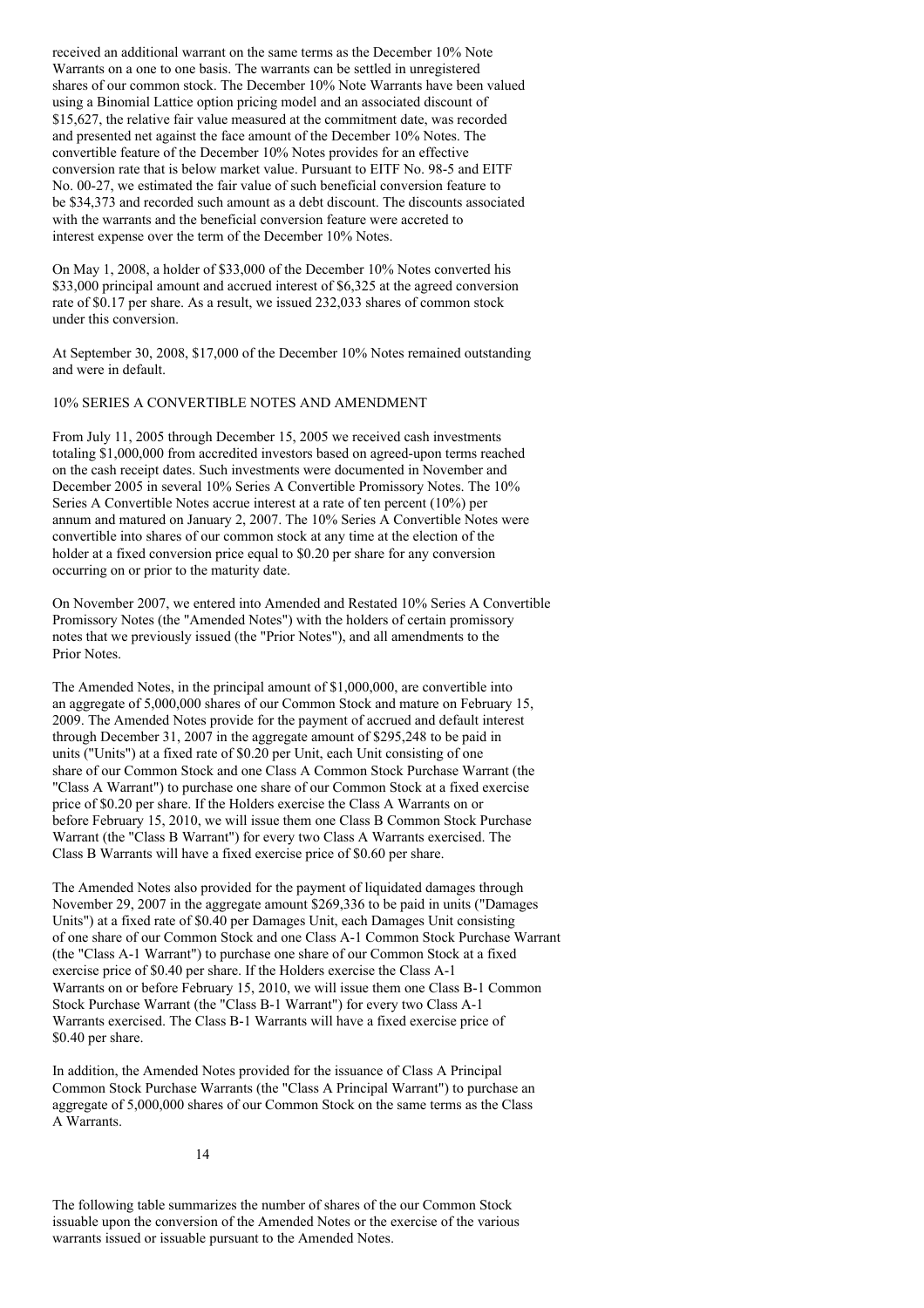| Note Conversion            | 5,000,000  |
|----------------------------|------------|
| <b>Accrued Interest</b>    | 1,476,242  |
| Liquidated Damages         | 673,340    |
| Class A Warrants           | 1,476,242  |
| Class A-1 Warrants         | 673,340    |
| Class A Principal Warrants | 5,000,000  |
| Class B Warrants           | 738,121    |
| Class B-1 Warrants         | 336,670    |
|                            |            |
| Total                      | 15,373,955 |
|                            |            |

We were obligated to register the shares underlying the Class A Warrants, the Class A-1 Warrants and the Class A Principal Warrants with the SEC by March 31, 2008, and the shares underlying the Class  $\overline{B}$  Warrants and to register the Class B-1 Warrants with the SEC by the 30th day following the issuance date of such warrants. Since we failed to effect a registration statement by March 31, 2008, we recorded liquidated damages of \$15,000 per month through September 30, 2008, when we stopped recording damages due to the effectiveness of a registration statement in October 2008.

For accounting purposes, the amendment of the 10% Series A Convertible Notes was treated as an extinguishment pursuant to EITF Issue No. 06-6. The changes in the note agreements, conversion feature and warrants were considered substantive as prescribed in that consensus. Consequently, at the amendment date we initially recorded an estimated loss on extinguishment of \$489,013 as follows:

Reacquisition Price (Fair value of new notes and warrants) \$ 5,392,664

| Less amounts relieved at date of extinguishment: |   |             |
|--------------------------------------------------|---|-------------|
| Carrying amount of the unamortized notes         |   | (166, 667)  |
| Carrying amount of derivative liability          |   | (4,172,400) |
| Accrued interest and liquidated damages          |   | (564, 584)  |
|                                                  |   |             |
| Loss on extinguishment                           | S | 489.013     |
|                                                  |   |             |

Subsequently, we engaged a third party valuation firm to value the various components of the amendment of the Series A Convertible Notes. As a result of that valuation, we recorded an additional \$58,106 of loss on extinguishment of debt with the offset being recorded to additional paid-in capital.

The new warrants issued in connection with the Amended Notes were evaluated pursuant to EITF Issue No. 00-19 and classified as equity instruments. In connection with the new warrants, we recorded \$4,392,664 as an increase to additional paid in capital, based on the estimated fair value at issuance. The amended conversion feature contains a BCF at the date of the Amended Notes; consequently, we recorded a discount of \$1,000,000 against the notes and a corresponding increase in additional paid in capital.

In January 2008, one of the holders of the Amended Series A Convertible Notes converted \$100,000 of their notes into 500,000 shares of common stock at the agreed conversion rate of \$0.20 per share.

On July 30, 2008, the holders of the Amended Series A Convertible Notes notified us that we were in default on the notes due to our failure to register the warrants by March 31, 2008 and for failing to make required interest payments. We subsequently registered their warrants under a registration statement declared effective in October 2008. To satisfy the accrued interest and damages through September 30, 2008, on September 19, 2008, we issued 966,750 shares of restricted common stock, valued at the closing price of \$0.49, and 966,750 warrants with a strike price of \$0.20 in payment of accrued interest of \$89,500 and accrued damages of \$103,850 per the payment formula in the Loan Agreement. The difference in value of equity instruments issued upon settlement and the liabilities settled resulted in a non-cash loss on settlement of \$607,908. We have not yet paid an agreed amount of legal fees, which total \$15,379 and are accrued in our accounts payable, associated with the amendment to the notes.

## 2008 10% CONVERTIBLE NOTES

During the three months ended September 30, 2008, we raised an aggregate amount of \$430,000 from the sale to accredited investors of 10% convertible notes and warrants (2008 10% Convertible Notes). The notes are convertible into our common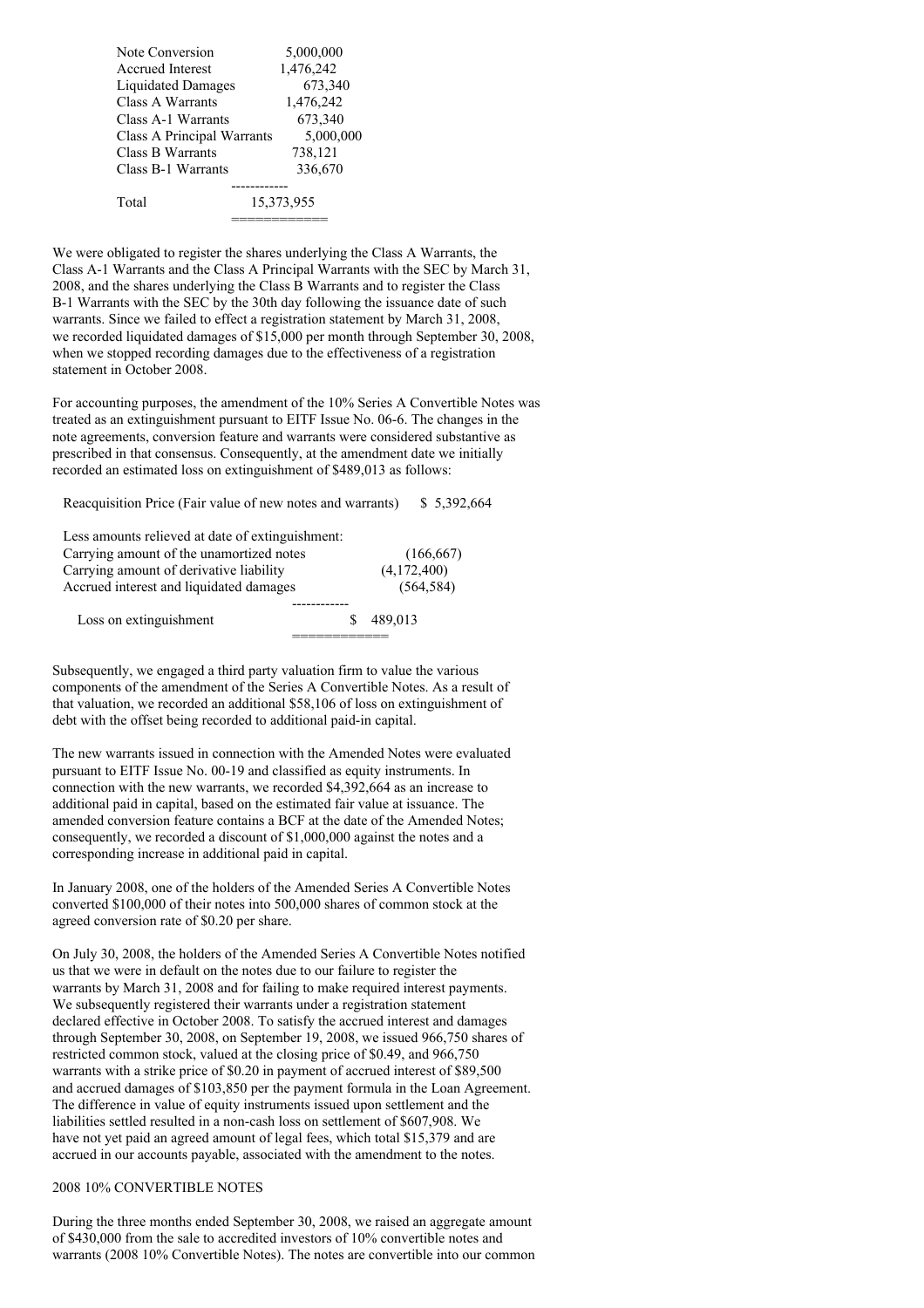stock at \$0.50 per share and the warrants are exercisable at \$0.50 per share. We agreed to pay to the investment banking firm that arranged this sale a cash commission of seven percent of the proceeds and warrants equal to seven percent of the gross.

Convertible Notes Payable consists of the following at September 30, 2008:

|                                                                        | <b>Net</b>                |                                      |        |  |
|------------------------------------------------------------------------|---------------------------|--------------------------------------|--------|--|
|                                                                        | Principal Discount Amount |                                      |        |  |
|                                                                        |                           |                                      |        |  |
| Amended Series A 10% Convertible Notes \$900,000 \$(342,457) \$557,543 |                           |                                      |        |  |
| 2008 10% Convertible Notes                                             |                           | 430,000 (128,645) 301,355            |        |  |
| December 10% Convertible Notes                                         |                           | $17,000$ --                          | 17.000 |  |
|                                                                        |                           |                                      |        |  |
| Total - Convertible Notes                                              |                           | $$1,347,000$ $$(471,102)$ $$875,898$ |        |  |

========== ========== =========

#### NOTE 6. EQUITY TRANSACTIONS

In April 2008, we issued 10,170 shares of common stock pursuant to our S-8 registration statement covering our 2003 Consultant Stock Plan at \$0.59 per share in payment for regulatory affairs consulting services valued at \$6,000 based on the value of the services. Effective as of April 22, 2008, per a patent license agreement, we issued 10,849 shares of restricted common stock to Boston University. This issuance represented the initial payment under the license agreement and was based on our share price at April 22, 2008 and the payment amount of \$5,750.

15

In May 2008, we entered into a Private Placement Agreement with Fusion Capital Fund II, LLC, an Illinois limited liability company for the sale of 1,000,000 shares of our common stock for an aggregate purchase price of \$500,000.

In May 2008, we issued 6,667 shares of common stock pursuant to our S-8 registration statement covering our 2003 Consultant Stock Plan at \$0.45 per share in payment for regulatory affairs consulting services valued at \$3,000 based on the value of the services.

In May 2008, a holder of \$33,000 of the December 10% Notes converted his \$33,000 principal amount and accrued interest of \$6,325 at the agreed conversion rate of \$0.17 per share. As a result, we issued 232,033 shares of common stock under this conversion (See Note 5).

In June 2008, we issued 25,610 shares of common stock pursuant to our S-8 registration statement covering our 2003 Consultant Stock Plan at \$0.41 per share in payment for regulatory affairs consulting services valued at \$10,500 based on the value of the services.

In June 2008, we issued grants of restricted common stock to two employees of 5,000 shares each as additional compensation. Those grants were valued at \$2,400 apiece based our closing stock price of \$0.48 on the date of issuance.

In July 2008, our Chief Executive Officer converted \$35,000 of accrued debt to 100,000 shares of unregistered common stock based upon the closing stock price of \$0.35 per share on that day.

In July 2008, a board member and his spouse, both former executives at Hemex, a company we acquired in 1999, converted \$147,279 of accrued debt to 446,300 shares of unregistered common stock based upon the closing stock price of \$0.33 per share on that day.

In July 2008, our Chief Science Officer converted \$150,000 of accrued debt to 468,750 shares of unregistered common stock based upon the closing stock price of \$0.32 per share on that day.

In September 2008, we issued 110,138 shares of common stock pursuant to our S-8 registration statement covering our 2003 Consultant Stock Plan at \$0.45 per share in payment for legal services valued at \$49,562 based on the value of the services.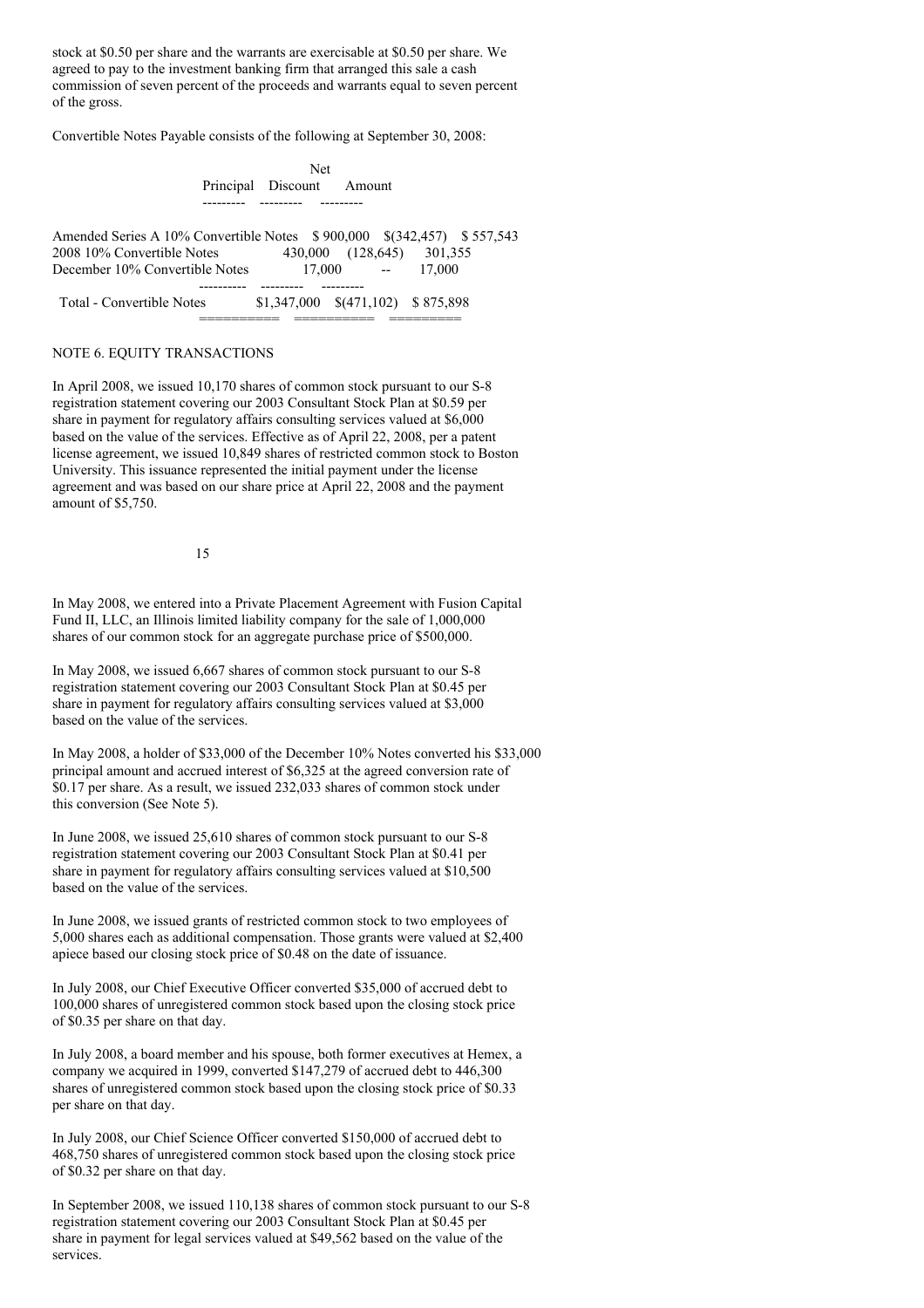In September 2008, we issued 38,150 shares of common stock pursuant to our S-8 registration statement covering our 2003 Consultant Stock Plan at \$0.40 per share in payment for regulatory affairs consulting services valued at \$15,260 based on the value of the services.

In September 2008, we issued 966,750 shares of restricted common stock and 966,750 warrants with a strike price of \$0.20 in payment of accrued interest of \$89,500 and accrued damages of \$103,850 (see note 5) per the payment formula in the Loan Agreement.

### NOTE 7. OTHER CURRENT LIABILITIES

At September 30, 2008 and March 31, 2008, our other current liabilities were comprised of the following items:

|                                                | September 30, March 31,<br>2008<br>2008 |
|------------------------------------------------|-----------------------------------------|
| Accrued liquidated damages<br>Accrued interest | 201,900 337,400<br>396,794 412,914      |
| Accrued legal fees and other                   | 272,229<br>340,495                      |
| Total other current liabilities                | \$870,923 \$1,090,809                   |

## NOTE 8. COMMITMENTS AND CONTINGENCIES

## LEGAL MATTERS

From time to time, claims are made against us in the ordinary course of business, which could result in litigation. Claims and associated litigation are subject to inherent uncertainties and unfavorable outcomes could occur, such as monetary damages, fines, penalties or injunctions prohibiting us from selling one or more products or engaging in other activities. The occurrence of an unfavorable outcome in any specific period could have a material adverse effect on our results of operations for that period or future periods. We are not presently a party to any pending or threatened legal proceedings.

### **OTHER**

We have not filed our income tax returns for certain prior periods. Whereas we are in the process of remediating this matter, we may be subject to penalties; however, those amounts are not expected to be significant.

#### NOTE 9. SUBSEQUENT EVENTS

In October 2008, we issued 51,398 registered common shares under our 2000 Stock Option Plan to two employees as compensation.

In October and November 2008, warrant holders exercised 485,000 warrants with a strike price of \$0.50 per share and received a matching 485,000 restricted shares of common stock. This generated \$242,500 in proceeds.

In June and in November 2008, our Board of Directors approved stock option grants in an aggregate amount of 4,050,000 shares to certain of our employees, officers and directors. We have not yet completed the stock option agreement forms but intend to complete that documentation during the third fiscal quarter ending December 2008 and expect to record the related stock option expense in that period.

In October 2008, the Securities and Exchange Commission declared effective a registration statement that we filed to fulfill registration obligations on certain shares and warrants.

ITEM 2. MANAGEMENT'S DISCUSSION AND ANALYSIS OR PLAN OF OPERATION

The following discussion of our financial condition and results of operations should be read in conjunction with, and is qualified in its entirety by the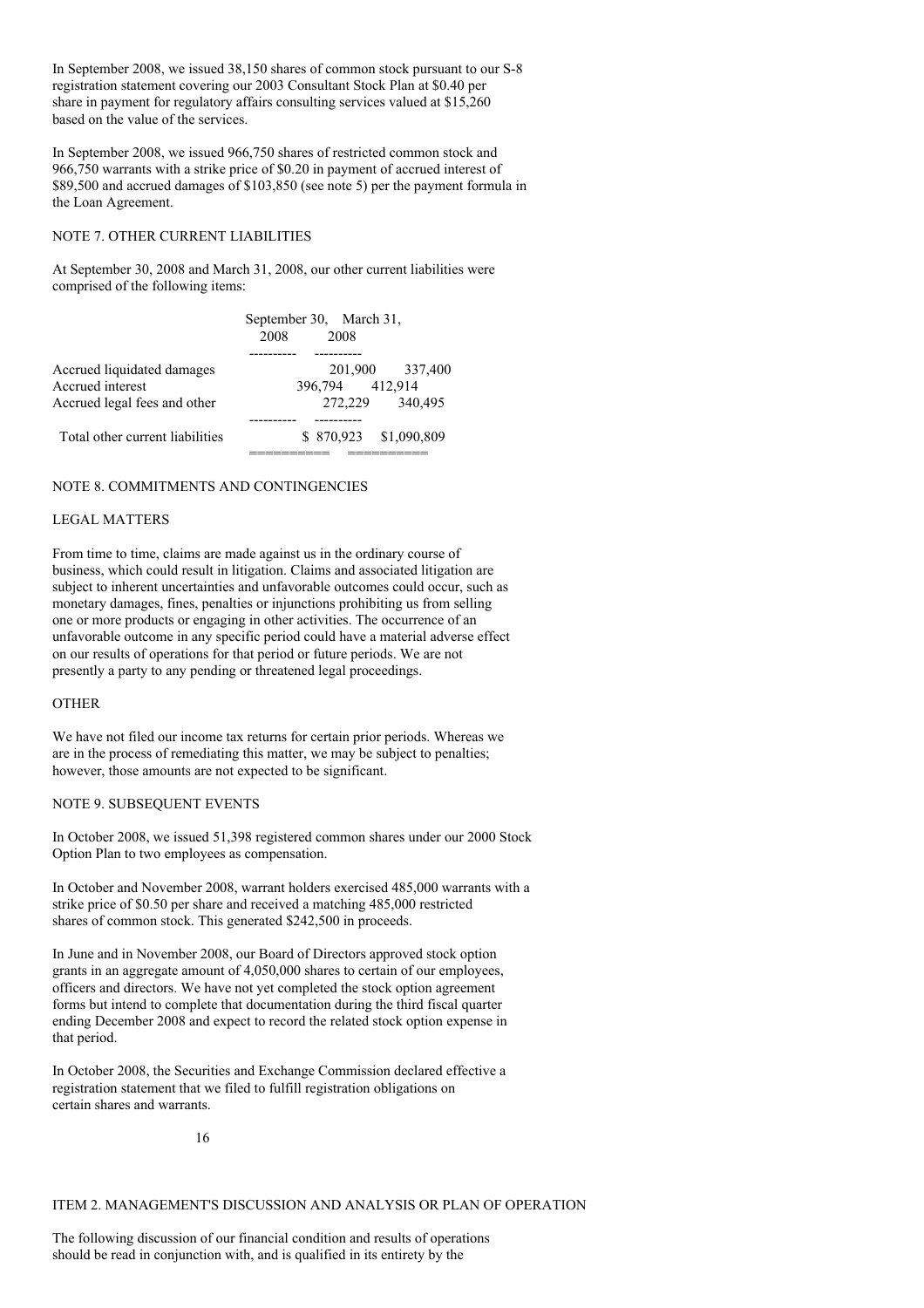condensed consolidated financial statements and notes thereto, included in Item 1 in this Quarterly Report on Form 10-Q. This item contains forward-looking statements that involve risks and uncertainties. Actual results may differ materially from those indicated in such forward-looking statements.

## FORWARD LOOKING STATEMENTS

All statements, other than statements of historical fact, included in this Form 10-Q are, or may be deemed to be, "forward-looking statements" within the meaning of Section 27A of the Securities Act of 1933, as amended ("the Securities Act"), and Section 21E of the Exchange Act. Such forward-looking statements involve assumptions, known and unknown risks, uncertainties and other factors which may cause the actual results, performance, or achievements of Aethlon Medical, Inc. ("we", "us" or "the Company") to be materially different from any future results, performance, or achievements expressed or implied by such forward looking statements contained in this Form 10-Q. Such potential risks and uncertainties include, without limitation, completion of our capital-raising activities, FDA approval of our products, other regulations, patent protection of our proprietary technology, product liability exposure, uncertainty of market acceptance, competition, technological change, and other risk factors detailed herein and in other of our filings with the Securities and Exchange Commission. The forward-looking statements are made as of the date of this Form 10-Q, and we assume no obligation to update the forward-looking statements, or to update the reasons actual results could differ from those projected in such forward-looking statements.

We refer readers to the "Risk Factors" set forth in our Annual Report on Form 10-KSB file on July 15, 2008, for additional factors to be considered in reviewing this Quarterly Report.

## THE COMPANY

We are a developmental stage medical device company focused on expanding the applications of our Hemopurifier(R) platform technology which is designed to rapidly reduce the presence of infectious viruses and other toxins from human blood. As such, we focus on developing therapeutic devices to treat acute viral conditions brought on by pathogens targeted as potential biological warfare agents and chronic viral conditions including HIV/AIDS and Hepatitis-C. The Hemopurifier(R) combines the established scientific technologies of hemodialysis and affinity chromatography as a means to mimic the immune system's response of clearing viruses and toxins from the blood before cell and organ infection can occur. The Hemopurifier(R) cannot cure these afflictions but can lower viral loads and allow compromised immune systems to overcome otherwise serious or fatal medical conditions.

### WHERE YOU CAN FIND MORE INFORMATION

We are subject to the informational requirements of the Securities Exchange Act and must file reports, proxy statements and other information with the SEC. The reports, information statements and other information we file with the Commission can be inspected and copied at the Commission Public Reference Room, 450 Fifth Street, N.W. Washington, D.C. 20549. You may obtain information on the operation of the Public Reference Room by calling the SEC at (800) SEC-0330. The Commission also maintains a Web site http://www.sec.gov) that contains reports, proxy, and information statements and other information regarding registrants, like us, which file electronically with the Commission. Our headquarters are located at 3030 Bunker Hill Street, Suite 4000, San Diego, CA 92109. Our phone number at that address is (858) 459-7800. Our Web site is http://www.aethlonmedical.com.

The accompanying unaudited condensed consolidated interim financial statements have been prepared on a going concern basis, which contemplates, among other things, the realization of assets and the satisfaction of liabilities in the ordinary course of business. We have experienced continuing losses from operations, are in default on certain debt, have negative working capital of approximately (\$4,158,000), recurring losses from operations and a deficit accumulated during the development stage of approximately (\$35,039,000) at September 30, 2008, which among other matters, raises significant doubt about our ability to continue as a going concern. We have not generated significant revenue or any profit from operations since inception. A significant amount of additional capital will be necessary to advance the development of our products to the point at which they may become commercially viable. Our current financial resources are insufficient to fund our capital expenditures, working capital and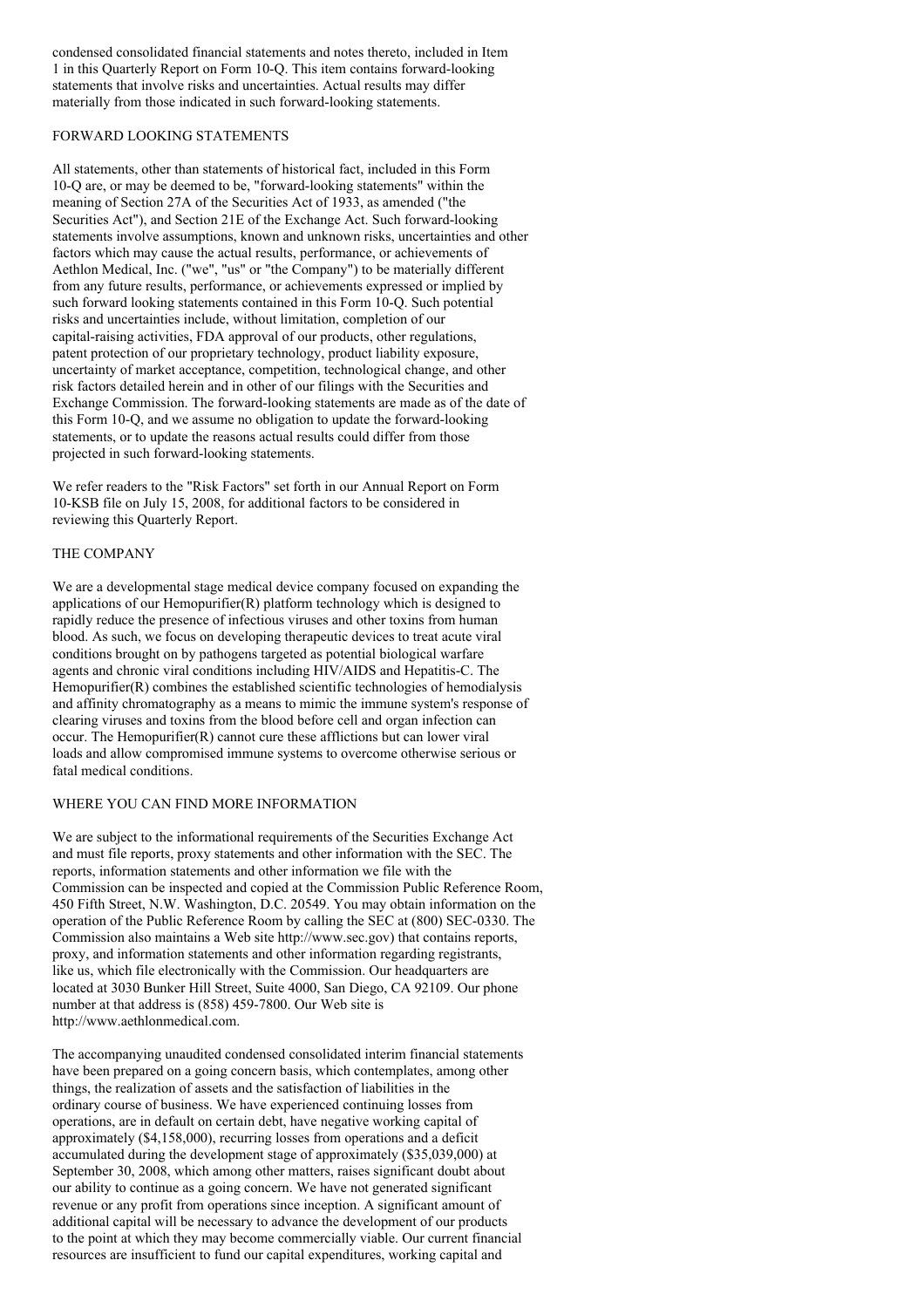other cash requirements (consisting of accounts payable, accrued liabilities, amounts due to related parties and amounts due under various notes payable) for the fiscal year ending March 31, 2009. Therefore we will be required to seek additional funds through debt and/or equity financing arrangements to finance our current and long-term operations.

We are currently addressing our liquidity issue by exploring investment capital opportunities through the public markets, specifically, through private placement of common stock. We believe that our access to capital, together with existing cash resources, will be sufficient to meet our liquidity needs for fiscal 2009. However, no assurance can be given that we will receive any funds in a connection with our capital raising efforts, in which case we will be required to significantly curtail operations, sell or license out significant portions of our technology, or possibly cease operations.

## RESULTS OF OPERATIONS

## THREE MONTHS ENDED SEPTEMBER 30, 2008 COMPARED TO THE THREE MONTHS ENDED SEPTEMBER 30, 2007

#### Operating Expenses

Consolidated operating expenses for the three months ended September 30, 2008 were \$732,659 in comparison with \$690,028 for the comparable quarter a year ago. This increase of \$42,631, or 6%, was due to increases in professional fees of \$28,654, in general and administrative expenses of \$11,753 and in Payroll  $\&$ Related expenses of \$2,224.

The increase in payroll and related expenses was partially offset due to a \$4,750 decrease in non-cash stock compensation expense. Excluding that non-cash expense, our payroll and related expenses would have increased by \$6,974.

The \$11,753 increase in general and administrative expenses was due primarily to increases in lab supplies of \$28,438 and in rent of \$9,919, partially offset by reductions in insurance expense of \$10,812 and in utilities of \$4,587 among other items.

Our professional fees increased by \$28,654 due to increases in accounting-related fees of \$46,603 and in business development consulting expense of \$25,546. Those increases were partially offset by reduced use of investor relations of \$21,279, reduced legal fees of \$16,231 and reduced scientific consulting fees of \$6,813.

#### 17

#### Other Expenses (Income)

Other expenses (income) consist primarily of the change in the fair value of our warrant liability, loss on settlement of accrued interest and damages, interest expense and other expense. Other expenses for the three months ended September 30, 2008 were \$1,080,161 in comparison with other income of \$434,976 for the comparable quarter a year ago. Both periods included non-cash income from the change in the fair value of warrant liability. For the three months ended September 30, 2008, the change in estimated fair value was \$76,275 and for the three months ended September 30, 2007, the change in estimated fair value was \$492,250.

The loss on settlement of accrued interest and damages was \$607,908. There was no comparable expense in the prior period.

Interest expense was \$551,042 for the three months ended September 30, 2008 compared to \$75,107, an increase of \$475,935. The largest component of our interest expense in the three months ended September 30, 2008 was the amortization of debt discount of \$434,942 that arose from the valuation of any warrants or beneficial conversion feature associated with our debt instruments. That value was recorded as a discount against the face value of the notes and then amortized over the term of the notes. In the three months ended September 30, 2007 we amortized \$8,276 of debt discounts. In the three months ended September 30, 2008, we also incurred \$43,073 in amortization of deferred financing costs related to our recent debt financings while we had no such amortization of deferred financing costs in the three months ended September 30,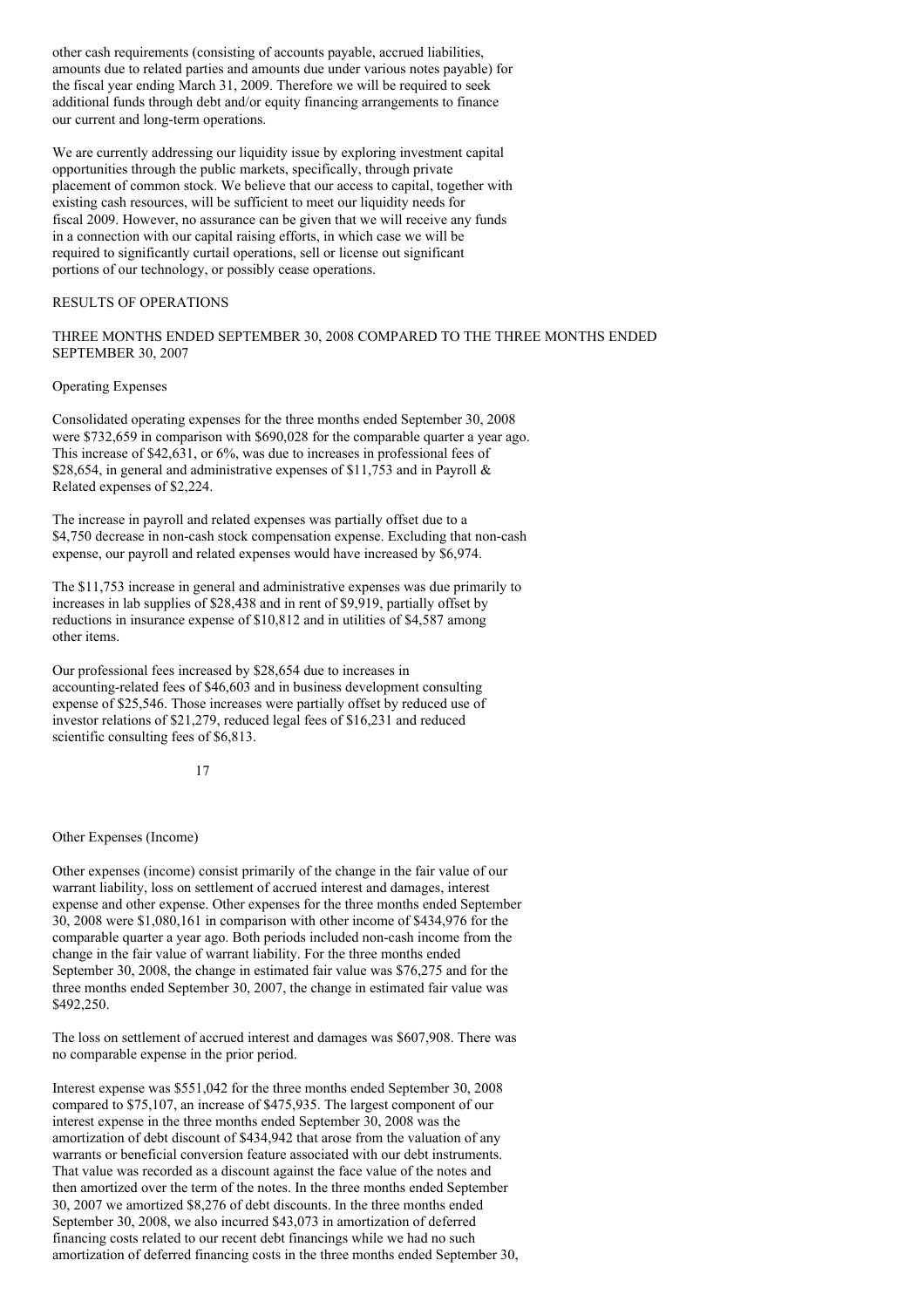2007. The amortization of deferred financing costs is calculated using the effective interest method.

#### Net Loss

As a result of the increased expenses noted above, we recorded a consolidated net loss of approximately \$1,813,000 and \$255,000 for the quarters ended September 30, 2008 and 2007, respectively.

Basic and diluted loss per common share were (\$0.04) for the three month period ended September 30, 2008 compared to (\$0.01) for the period ended September 30, 2007. This increase in loss per share was primarily a result of the higher net loss during the three month period ended September 30, 2008, as compared to the three month period ended September 30, 2007.

SIX MONTHS ENDED SEPTEMBER 30, 2008 COMPARED TO THE SIX MONTHS ENDED SEPTEMBER 30, 2007

#### Operating Expenses

Consolidated operating expenses for the six months ended September 30, 2008 were \$1,356,318 in comparison with \$1,561,301 for the comparable period a year ago. This decrease of \$204,983, or 13%, was due to a decrease in Payroll & Related expenses of \$166,199 and a decrease in general and administrative expenses of \$40,308 partially offset by an increase in professional fees of \$1,524.

The \$166,199 decrease in payroll and related expenses was due to a \$218,759 decrease in non-cash stock compensation expense. Without that non-cash expense, our payroll and related expenses would have increased by \$52,560.

The \$40,308 decrease in general and administrative expenses was due primarily to decreases in lab supplies of \$17,933, in laboratory fees of \$7,841, in insurance expense of \$8,241 and in conference expense of \$4,548.

Our professional fees increased by \$1,524 due to increased accounting-related fees of \$80,402 and business development expense of \$25,546 partially offset by reduced legal fees of \$32,778, decreased investor relations expense of \$52,604 and decreased scientific consulting expense of \$19,313.

### 18

### Other Expenses (Income)

Other expenses (income) consist primarily of the change in the fair value of our warrant liability, loss on settlement of accrued interest and damages, interest expense and other expense. Other expenses (income) for the six months ended September 30, 2008 were \$1,455,317 in comparison with other income of \$770,050 for the comparable period a year ago. Both periods included non-cash income from the change in the fair value of warrant liability. For the six months ended September 30, 2008, the change in estimated fair value was \$263,967 and for the six months ended September 30, 2007, the change in estimated fair value was \$914,025.

The loss on settlement of accrued interest and damages was \$607,908. There was no comparable expense in the prior period.

Interest expense was \$1,113,890 for the six months ended September 30, 2008 compared to \$125,726, an increase of \$988,164. The largest component of our interest expense in the six months ended September 30, 2008 was the amortization of debt discount of \$898,129 that arose from the valuation of any warrants or beneficial conversion feature associated with our debt instruments. That value was recorded as a discount against the face value of the notes and then amortized over the term of the notes. By comparison, we had \$8,276 in amortization of debt discount in the six months ended September 30, 2007. We also incurred \$81,323 in amortization of deferred financing costs related to our recent debt financings while we had no such amortization of deferred financing costs in the six months ended September 30, 2007. The amortization of deferred financing costs is calculated using the effective interest method.

### Net Loss

As a result of the increased expenses noted above, we recorded a consolidated net loss of approximately \$2,812,000 and \$791,000 for the six month periods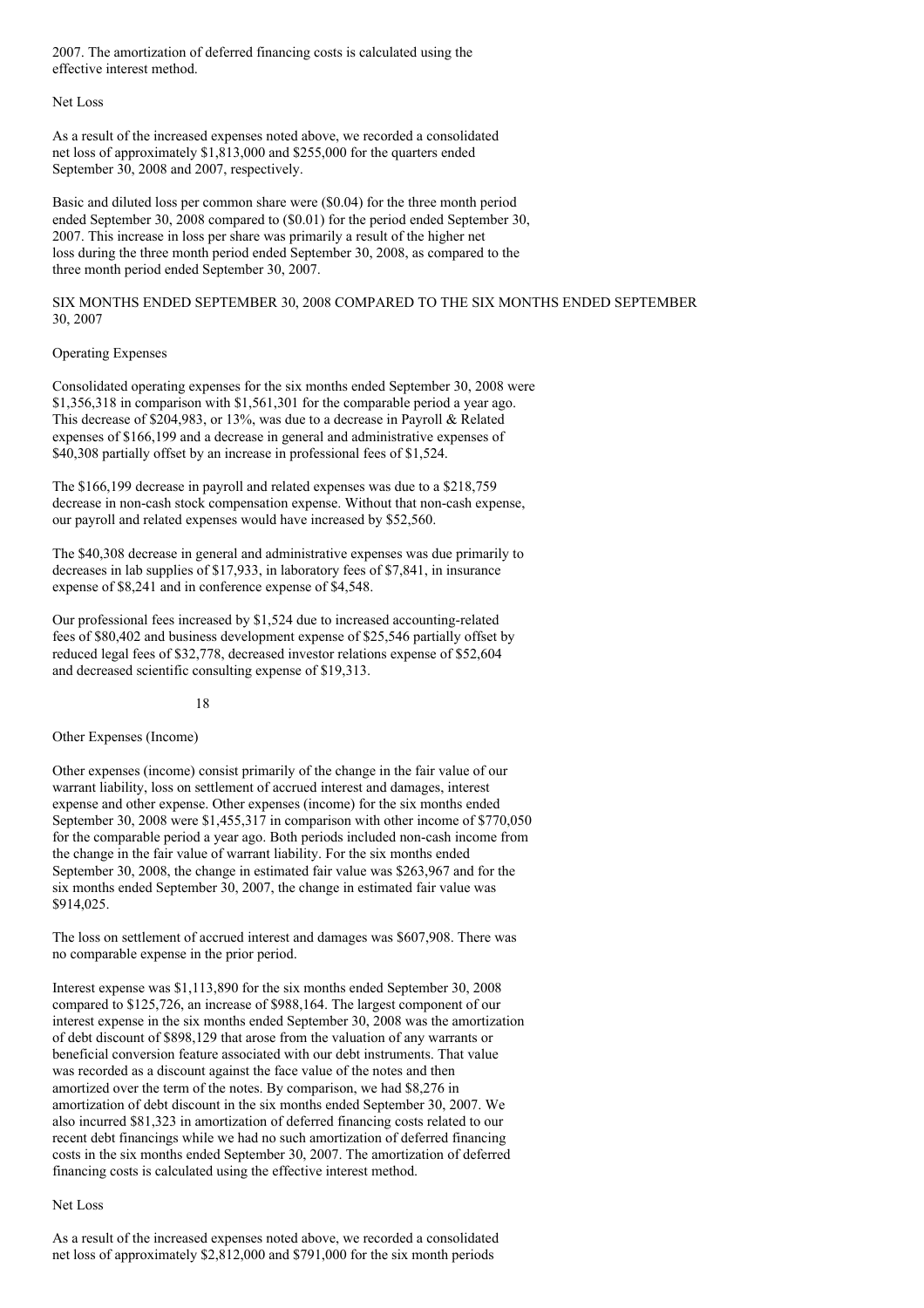ended September 30, 2008 and 2007, respectively.

Basic and diluted loss per common share were (\$0.07) for the six month period ended September 30, 2008 compared to (\$0.02) for the period ended September 30, 2008. This increase in loss per share was primarily a result of the higher net loss during the six month period ended September 30, 2008, as compared to the six month period ended September 30, 2007.

## LIQUIDITY AND CAPITAL RESOURCES

To date, we have funded our capital requirements for the current operations from net funds received from the public and private sale of debt and equity securities, as well as from the issuance of common stock in exchange for services. At September 30, 2008 we had no available cash, compared to approximately \$255,000, at March 31, 2008, representing a decrease of approximately \$255,000. During the six months ended September 30, 2008, operating activities used net cash of approximately \$1,175,000, through our financing activities we received \$500,000 the issuance of common stock and \$430,000 from the issuance of convertible notes.

During the six month period ended September 30, 2008, net cash used in operating activities was approximately (\$1,175,000) and resulted from the approximate net loss of \$2,812,000 coupled with the change in the estimated fair value of warrant liability of approximately (\$264,000). Those factors were offset principally by the amortization of note discount and deferred financing costs of \$949,000, the loss on settlement of accrued interest and damages of \$607,908, the fair market value of common stock of approximately \$90,000 issued in payment for services and approximately \$134,000 in stock-based compensation and an increase in accounts payable and accrued liabilities of approximately \$138,000., and a reduction of due to related parties of approximately \$28,000.

A decrease in working capital during the six months ended September 30, 2008 in the amount of approximately \$677,000 changed our negative working capital position to approximately (\$4,158,000) at September 30, 2008 from a negative working capital of approximately (\$3,481,000) at March 31, 2008.

During the six month period ended September 30, 2008, four of our officers and directors converted to our common stock \$332,279 of accrued salaries and expenses due to them. The conversions were done at the closing price of our common stock on the date of their debt to equity conversions and the common stock issued was restricted stock. These conversions had the effect of improving our working capital by \$332,279.

Our current deficit in working capital requires us to obtain funds in the short-term to be able to continue in business, and in the longer term to fund research and development on products not yet ready for market. Subsequent to September 30, 2008, we raised an additional \$243,000 through the exercise of certain warrants by existing shareholders and we continue to seek additional financing.

We currently are in default on certain debt instruments. We are negotiating extension agreements or other forms of waivers with the note holders. There can be no assurance that we will successfully negotiate extensions or waivers to these defaults on terms acceptable to us or at all. If the negotiations are not successful, then we may face claims for payment by the noteholders.

19

Our operations to date have consumed substantial capital without generating revenues, and will continue to require substantial capital funds to conduct necessary research and development and pre-clinical and clinical testing of Hemopurifier(R) products, and to market any of those products that receive regulatory approval. We do not expect to generate revenue from operations for the foreseeable future, and our ability to meet our cash obligations as they become due and payable is expected to depend for at least the next several years on our ability to sell securities, borrow funds or a combination thereof. Our future capital requirements will depend upon many factors, including progress with pre-clinical testing and clinical trials, the number and breadth of our programs, the time and costs involved in preparing, filing, prosecuting, maintaining and enforcing patent claims and other proprietary rights, the time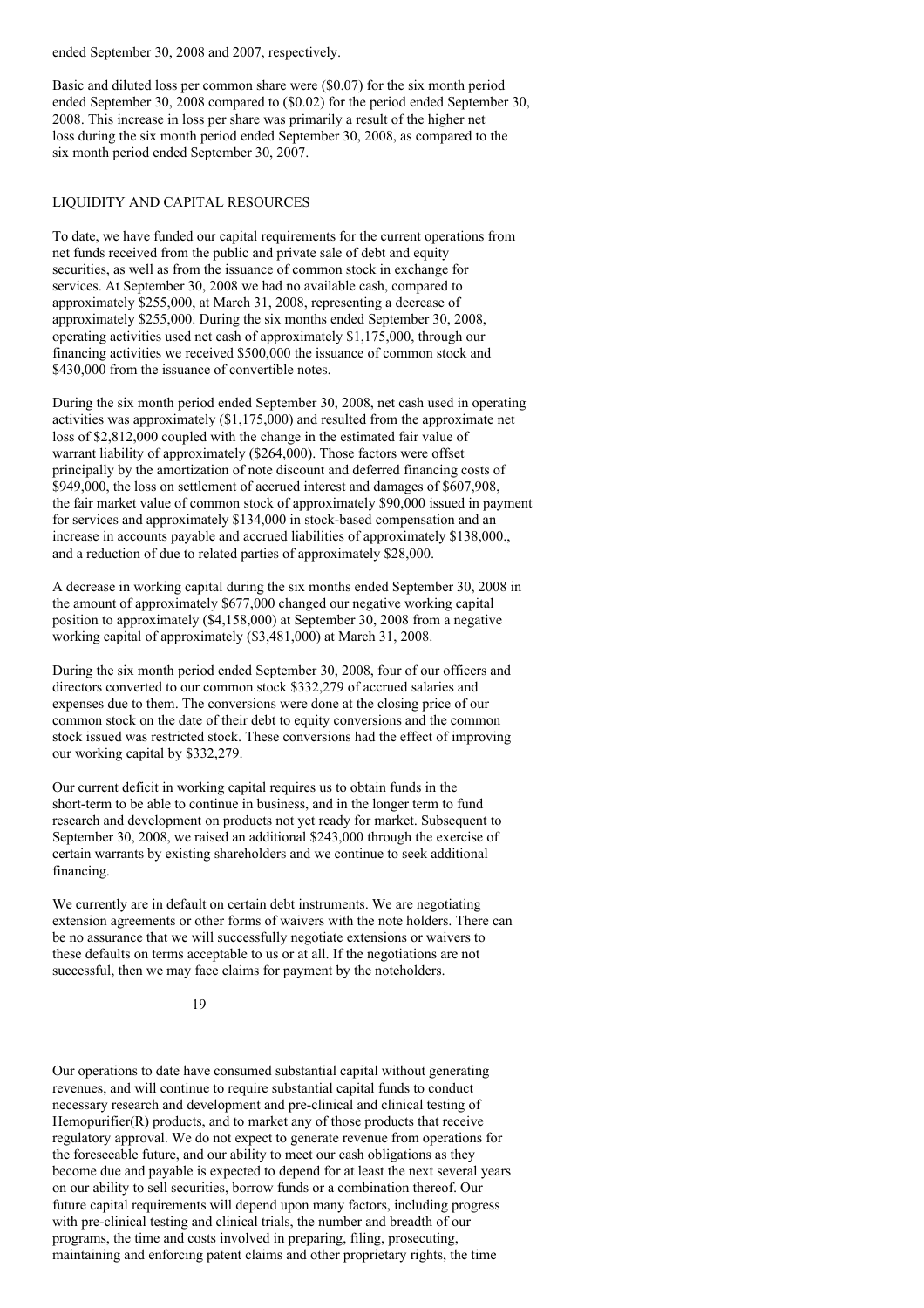and costs involved in obtaining regulatory approvals, competing technological and market developments, and our ability to establish collaborative arrangements, effect successful commercialization strategies, marketing activities and other arrangements. We expect to continue to incur increasing negative cash flows and net losses for the foreseeable future, and presently require a minimum of \$186,000 per month to sustain operations.

We do not believe that inflation has had or is likely to have any material impact on our limited operations.

At the date of this filing, we plan to purchase significant amounts of equipment and hire significant numbers of employees subject to successfully raising additional capital.

### PLAN OF OPERATION

We are a development stage medical device company that has not yet engaged in significant commercial activities. The primary focus of our resources is the advancement of our proprietary Hemopurifier(R) platform treatment technology, which is designed to rapidly reduce the presence of infectious viruses and toxins in human blood. Our focus is to prepare our Hemopurifier(R) to treat chronic viral conditions, acute viral conditions and viral-based bioterror threats in human clinical trials.

We plan to continue research and development activities related to our Hemopurifier $(R)$  platform technology, with particular emphasis on the advancement of our treatment for "Category A" pathogens as defined by the Federal Government under Project Bioshield and the All Hazards Preparedness Act of 2006. The Company has filed an Investigational Device Exemption ("IDE") with the FDA in order to proceed with Human safety studies of the Hemopurifier(R). Such studies, complemented by planned IN VIVO and appropriate animal IN VITRO studies should allow us to proceed to the Premarket Approval ("PMA") process. The PMA process is the last major FDA hurdle in determining the safety and effectiveness of Class III medical Devices (of which the Hemopurifier(R) is one).

Subject to the availability of working capital, we anticipate continuing to increase spending on research and development over the next 12 months. Additionally, associated with our anticipated increase in research and development expenditures, we anticipate purchasing additional amounts of equipment during this period to support our laboratory and testing operations. Operations to date have consumed substantial capital without generating revenues, and will continue to require substantial and increasing capital funds to conduct necessary research and development and pre-clinical and clinical testing of our Hemopurifier(R) products, as well as market any of those products that receive regulatory approval. We do not expect to generate revenue from operations for the foreseeable future, and our ability to meet our cash obligations as they become due and payable is dependent for at least the next several years on our ability to sell securities, borrow funds or a combination thereof. Future capital requirements will depend upon many factors, including progress with pre-clinical testing and clinical trials, the number and breadth of our clinical programs, the time and costs involved in preparing, filing, prosecuting, maintaining and enforcing patent claims and other proprietary rights, the time and costs involved in obtaining regulatory approvals, competing technological and market developments, as well as our ability to establish collaborative arrangements, effective commercialization, marketing activities and other arrangements. We expect to continue to incur increasing negative cash flows and net losses for the foreseeable future.

## $20$

## CRITICAL ACCOUNTING POLICIES

The preparation of condensed consolidated financial statements in conformity with accounting principles generally accepted in the United States of America requires the Company to make a number of estimates and assumptions that affect the reported amounts of assets and liabilities and disclosure of contingent assets and liabilities at the date of the financial statements. Such estimates and assumptions affect the reported amounts of expenses during the reporting period. On an ongoing basis, we evaluate estimates and assumptions based upon historical experience and various other factors and circumstances. We believe our estimates and assumptions are reasonable in the circumstances; however, actual results may differ from these estimates under different future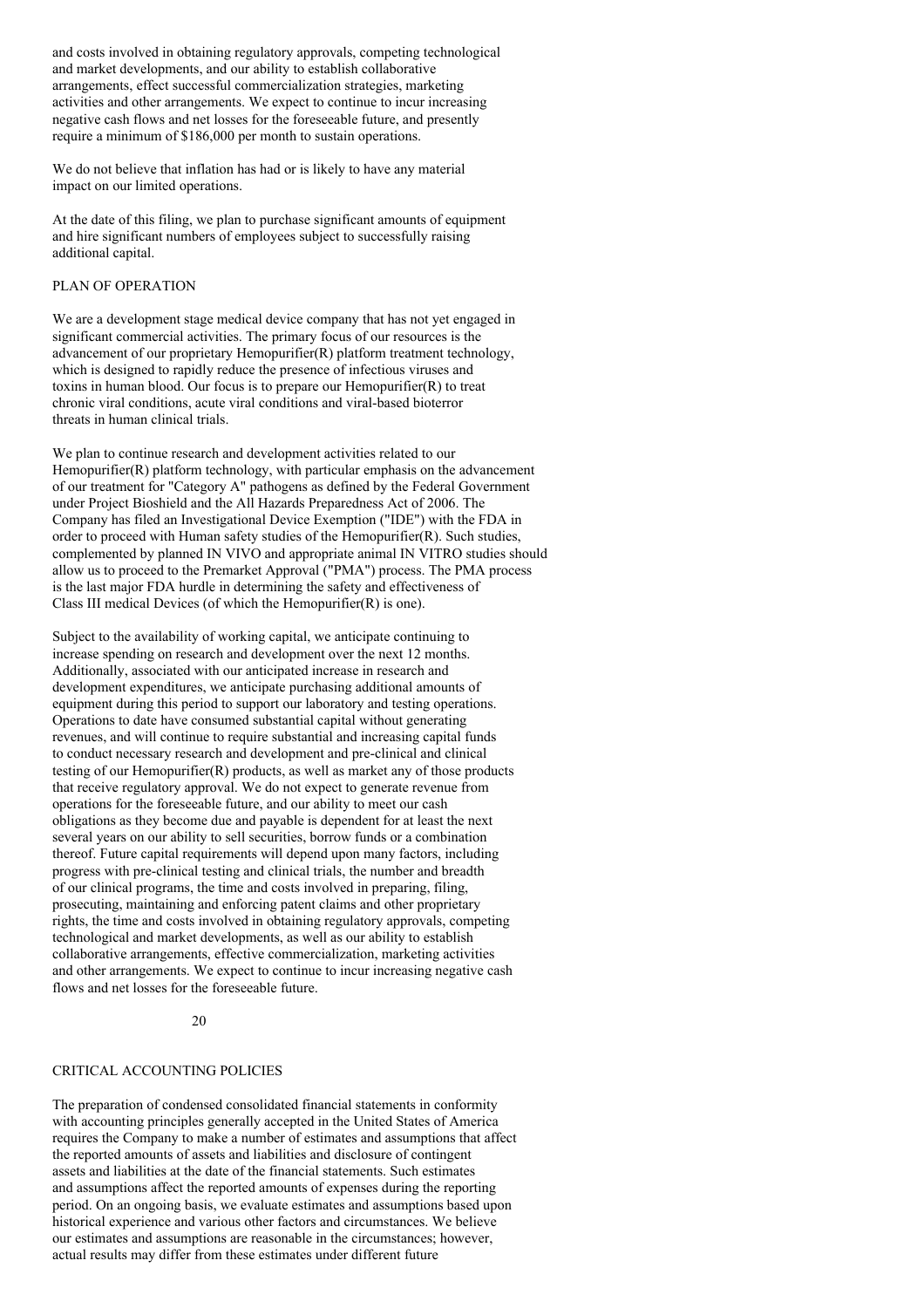conditions.

We believe that the estimates and assumptions that are most important to the portrayal of our financial condition and results of operations, in that they require the most difficult, subjective or complex judgments, form the basis for the accounting policies deemed to be most critical to us. These critical accounting policies relate to measurement of stock purchase warrants issued with notes payable, beneficial conversion feature of convertible notes payable, impairment of intangible assets and long lived assets, stock compensation, and the classification of warrant obligations, and evaluation of contingencies.

The fair value of our warrant liabilities is determined based on observable market based inputs or unobservable inputs that are corroborated by market data, which is a Level 3 classification. We record variations in our warrant liability account on our balance sheet at fair value with changes in fair value recorded as change in fair value of warrant liability in our consolidated statements of operations.

We believe estimates and assumptions related to these critical accounting policies are appropriate under the circumstances; however, should future events or occurrences result in unanticipated consequences, there could be a material impact on our future financial conditions or results of operations.

There have been no changes to our critical accounting policies as disclosed in our Form 10-KSB for the year ended March 31, 2008.

## OFF-BALANCE SHEET ARRANGEMENTS

There are no guarantees, commitments, lease and debt agreements or other agreements that could trigger an adverse change in our credit rating, earnings, cash flows or stock price, including requirements to perform under standby agreements.

## ITEM 3. QUANTITATIVE AND QUALITATIVE DISCLOSURES ABOUT MARKET RISK.

Not applicable.

ITEM 4T. CONTROLS AND PROCEDURES.

### EVALUATION OF DISCLOSURE CONTROLS AND PROCEDURES

As of the end of the period covered by this report, our management evaluated our disclosure controls and procedures (as defined in Securities Exchange Act Rules 13a-15(e) and 15d-15(e)) as to whether such disclosure controls and procedures were effective in providing reasonable assurance that the information required to be disclosed by us in reports that we file or submit under the Securities Exchange Act of 1934 is recorded, processed, summarized and reported within the time periods specified in Securities and Exchange Commission rules and forms and ensuring that information required to be disclosed in the reports that we file or submit under the Exchange Act is accumulated and communicated to our management, including the chief executive officer, as appropriate to allow timely decisions regarding required disclosure. Based on our evaluation and subject to the foregoing, our Chief Executive Officer concluded that there were no material weaknesses in our disclosure controls and procedures and that such disclosure controls and procedures were effective as of the end of the period covered by this report in providing reasonable assurance of achieving the desired control objectives, and therefore there were no corrective actions taken.

## CHANGES IN INTERNAL CONTROL OVER FINANCIAL REPORTING

Since our evaluation as of March 31, 2008 we have had no significant changes in our internal controls.

21

#### PART II -- OTHER INFORMATION

## ITEM 1. LEGAL PROCEEDINGS.

From time to time, claims are made against us in the ordinary course of business, which could result in litigation. Claims and associated litigation are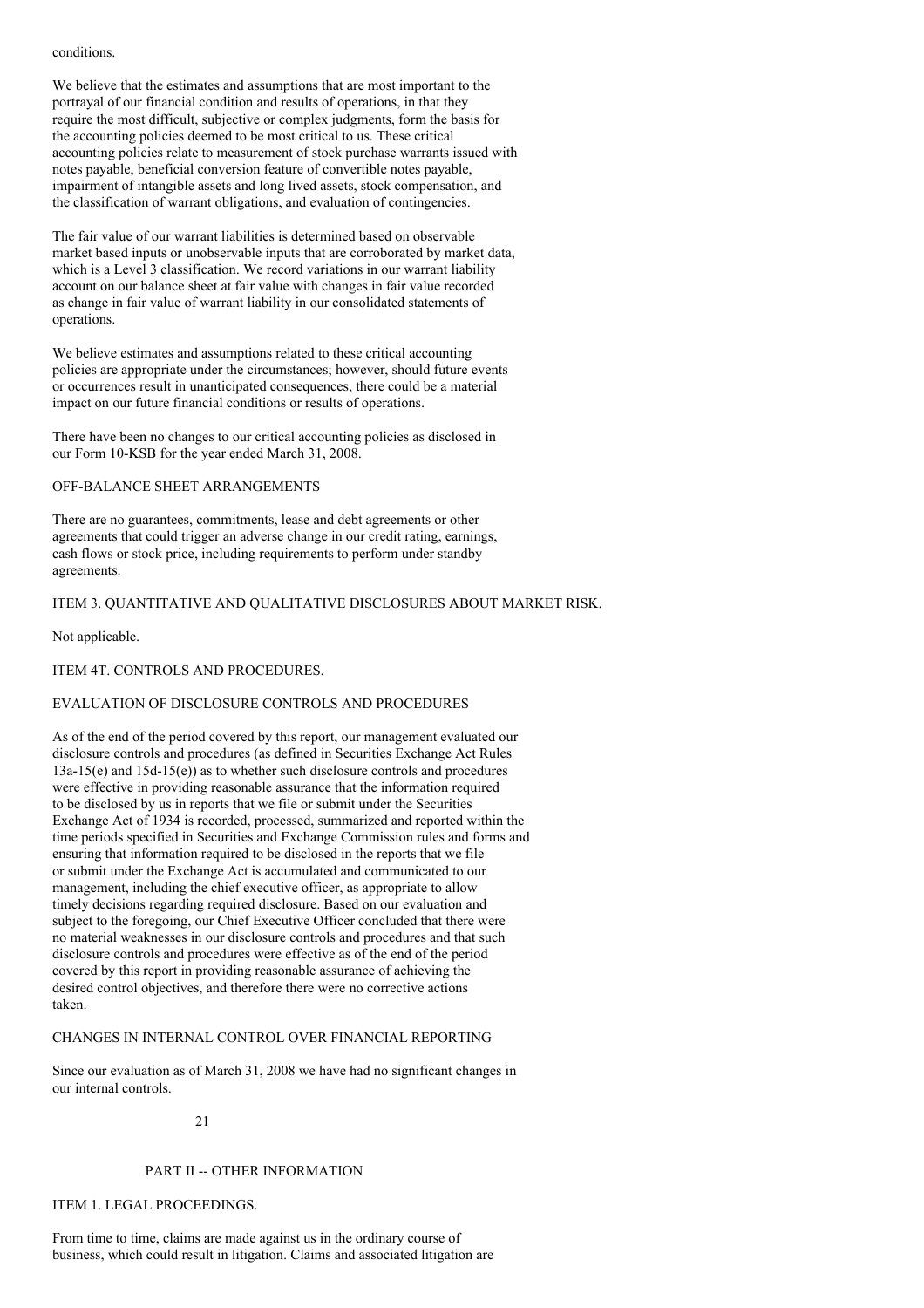subject to inherent uncertainties and unfavorable outcomes could occur, such as monetary damages, fines, penalties or injunctions prohibiting us from selling one or more products or engaging in other activities. The occurrence of an unfavorable outcome in any specific period could have a material adverse effect on our results of operations for that period or future periods. We are not presently a party to any pending or threatened legal proceedings.

### ITEM 1A. RISK FACTORS.

Not applicable.

# ITEM 2. UNREGISTERED SALES OF EQUITY SECURITIES AND USE OF PROCEEDS.

All of the following stock issuances were made pursuant to an exemption from registration under the Securities Act of 1933, as amended (the "Act"). There was no general solicitation or advertising of the offerings or issuances. The offerings were made in compliance with Regulation D of the Securities Act with respect to investors we deem to be "accredited" as defined in Regulation 501 of the Act, and Section 4(2) of the Securities Act with respect to all other offerings. The cash proceeds (if any) were used for general working capital purposes.

In July 2008, our Chief Executive Officer converted \$35,000 of accrued debt to 100,000 shares of unregistered common stock based upon the closing stock price of \$0.35 per share on that day.

In July 2008, a board member and his spouse, both former executives at Hemex, a Company we acquired in 1999, converted \$147,279 of accrued debt to 446,300 shares of unregistered common stock based upon the closing stock price of \$0.33 per share on that day.

In July 2008, our Chief Science Officer converted \$150,000 of accrued debt to 468,750 shares of unregistered common stock based upon the closing stock price of \$0.32 per share on that day.

In the three months ended September 2008, we raised an aggregate amount of \$430,000 from the sale to accredited investors of 10% convertible notes and warrants (2008 10% Convertible Notes). The notes are convertible into our common stock at \$0.50 per share and the warrants are exercisable at \$0.50 per share. We agreed to pay to the investment banking firm that arranged this sale a cash commission of seven percent of the proceeds and warrants equal to seven percent of the gross.

In September 2008, we issued 966,750 shares of restricted common stock and 966,750 warrants with a strike price of \$0.20 in payment of accrued interest of \$89,500 and accrued damages of \$103,850 per the payment formula in the Loan Agreement.

In October and November 2008, warrant holders exercised 485,000 warrants with a strike price of \$0.50 per share and received a matching 485,000 restricted shares of common stock. This generated \$242,500 in proceeds.

### ITEM 3. DEFAULTS UPON SENIOR SECURITIES.

As of the date of this report, various promissory and convertible notes payable in the aggregate principal amount of \$352,500 have reached maturity and are past due. We are continually reviewing other financing arrangements to retire all past due notes. Additionally, on July 30, 2008, the holders of the Amended Series A Convertible Notes notified us that we were in default on the notes due to our failure to register the warrants by March 31, 2008, for failing to make required interest payments and failing to pay certain legal fees. We subsequently issued shares of common stock and warrants in payment of the accrued interest and damages and filed a registration statement to fulfill our registration obligations. As that registration statement was declared effective, we no longer accrue liquidated damages relating to that financing. We have not yet aid the required legal fees.

Our \$495,000 and \$220,000 notes expired in September and October 2008, respectively. We were not able to repay those notes upon maturity, which put us in a default position. We are negotiating potential extensions to those loans but there can be no assurance that we will be able to extend those loans on terms acceptable to us or at all.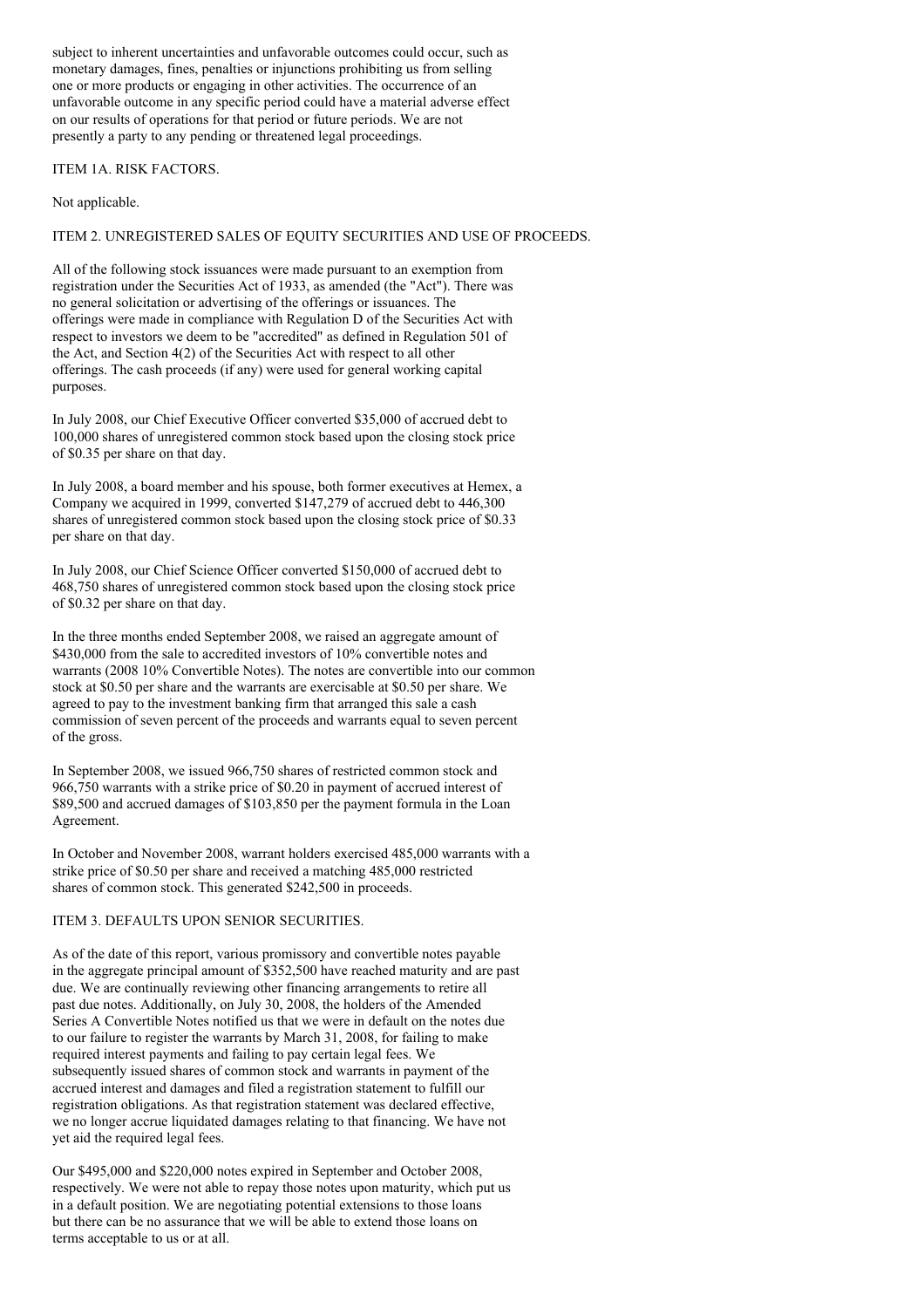None.

## ITEM 5. OTHER INFORMATION.

None

22

ITEM 6. EXHIBITS.

(a) Exhibits. The following documents are filed as part of this report:

- 31.1\* Certification of Principal Executive Officer and Principal Financial Officer pursuant to Securities Exchange Act rules 13a- 15 and 15d-15(c) as adopted pursuant to section 302 of the Sarbanes-Oxley Act of 2002.
- 32.1\* Certification of James A. Joyce, Principal Executive Officer and Principal Financial Officer pursuant to 18 U.S.C. section 1350, as adopted pursuant to section 906 of the Sarbanes-Oxley Act of 2002.

23

## SIGNATURES

In accordance with the requirements of the Exchange Act, the registrant caused this report to be signed on its behalf by the undersigned, thereunto duly authorized.

AETHLON MEDICAL, INC.

Date: NOVEMBER 19, 2008 BY: /S/ JAMES A. JOYCE

--------------------------- JAMES A. JOYCE CHAIRMAN, PRESIDENT, CHIEF ACCOUNTING OFFICER AND CHIEF EXECUTIVE OFFICER

24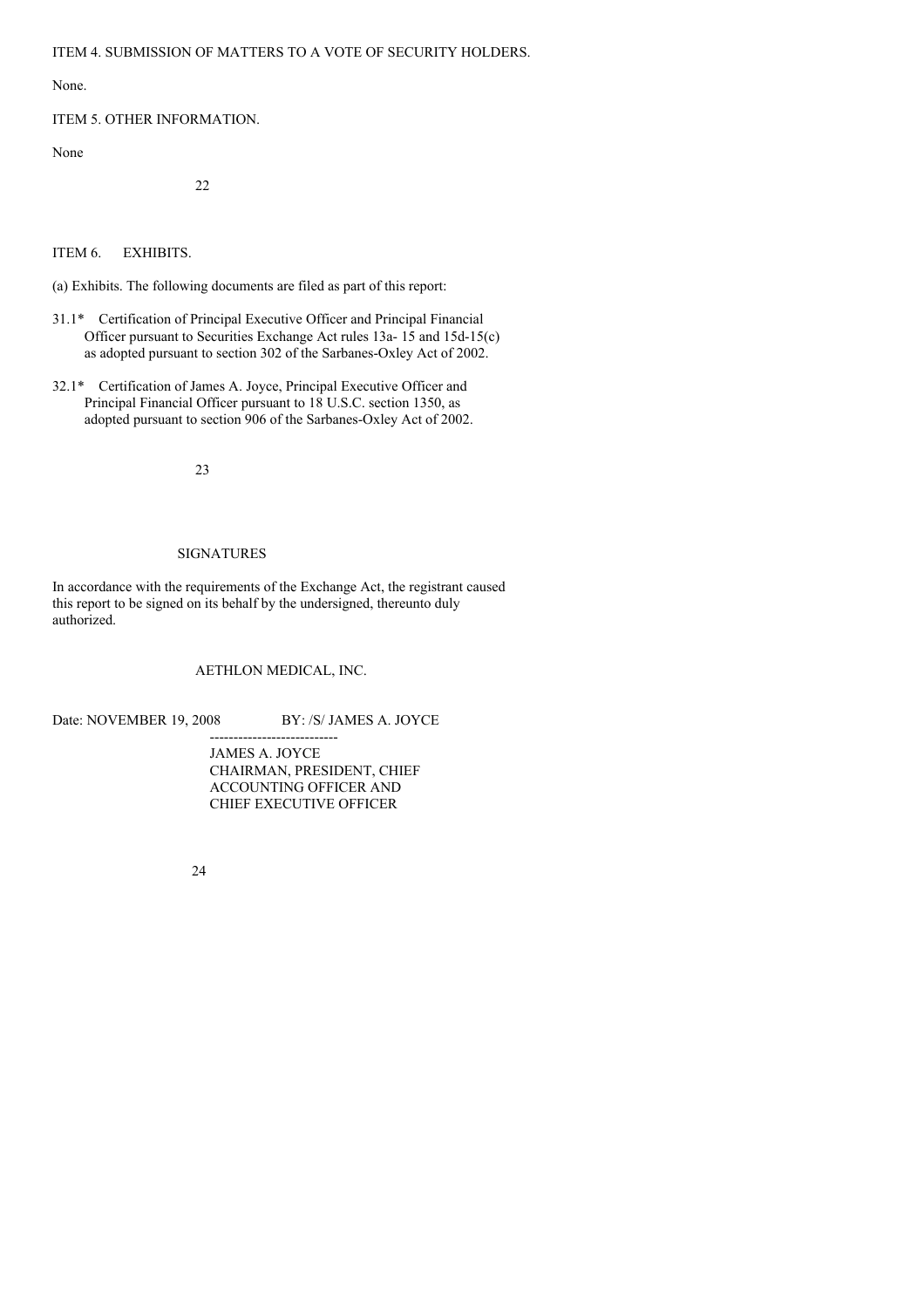### CERTIFICATION

I, James Joyce, certify that:

1. I have reviewed this report on Form 10-Q of Aethlon Medical, Inc.;

2. Based on my knowledge, this report does not contain any untrue statement of a material fact or omit to state a material fact necessary to make the statements made, in light of the circumstances under which such statements were made, not misleading with respect to the period covered by this report;

3. Based on my knowledge, the financial statements, and other financial information included in this report, fairly present in all material respects the financial condition, results of operations and cash flows of the registrant as of, and for, the periods presented in this report.

4. The registrant's other certifying officers and I are responsible for establishing and maintaining disclosure controls and procedures (as defined in Exchange Act Rules 13a-15(e) and 15d-15(e)) and internal control over financial reporting for the registrant and have:

a) designed such disclosure controls and procedures, or caused such disclosure controls and procedures to be designed under our supervision, to ensure that material information relating to the registrant, including its consolidated subsidiaries, is made known to us by others within those entities, particularly during the period in which this report is being prepared;

b) evaluated the effectiveness of the registrant's disclosure controls and procedures and presented in this report our conclusions about the effectiveness of the disclosure controls and procedures, as of the end of the period covered by this report based on such evaluation; and

c) disclosed in this report any change in the registrant's internal control over financial reporting that occurred during the registrant's most recent fiscal quarter that has materially affected, or is reasonably likely to materially affect, the registrant's internal control over financial reporting; and

d) disclosed in this report any change in the registrant's internal control over financial reporting that occurred during the registrant's most recent fiscal quarter that has materially affected, or is reasonably likely to materially affect, the registrant's internal control over financial reporting; and

5. The registrant's other certifying officers and I have disclosed, based on our most recent evaluation of internal control over financial reporting, to the registrant's auditors and the audit committee of registrant's board of directors (or persons performing the equivalent functions):

a) all significant deficiencies and material weaknesses in the design or operation of internal control over financial reporting which are reasonably likely to adversely affect the registrant's ability to record, process, summarize and report financial information; and

b) any fraud, whether or not material, that involves management or other employees who have a significant role in the registrant's internal control over financial reporting.

Date: November 19, 2008

/S/ JAMES A. JOYCE -----------------------------

JAMES A. JOYCE CHIEF EXECUTIVE OFFICER AND CHIEF ACCOUNTING OFFICER (PRINCIPAL EXECUTIVE OFFICER AND PRINCIPAL ACCOUNTING OFFICER)